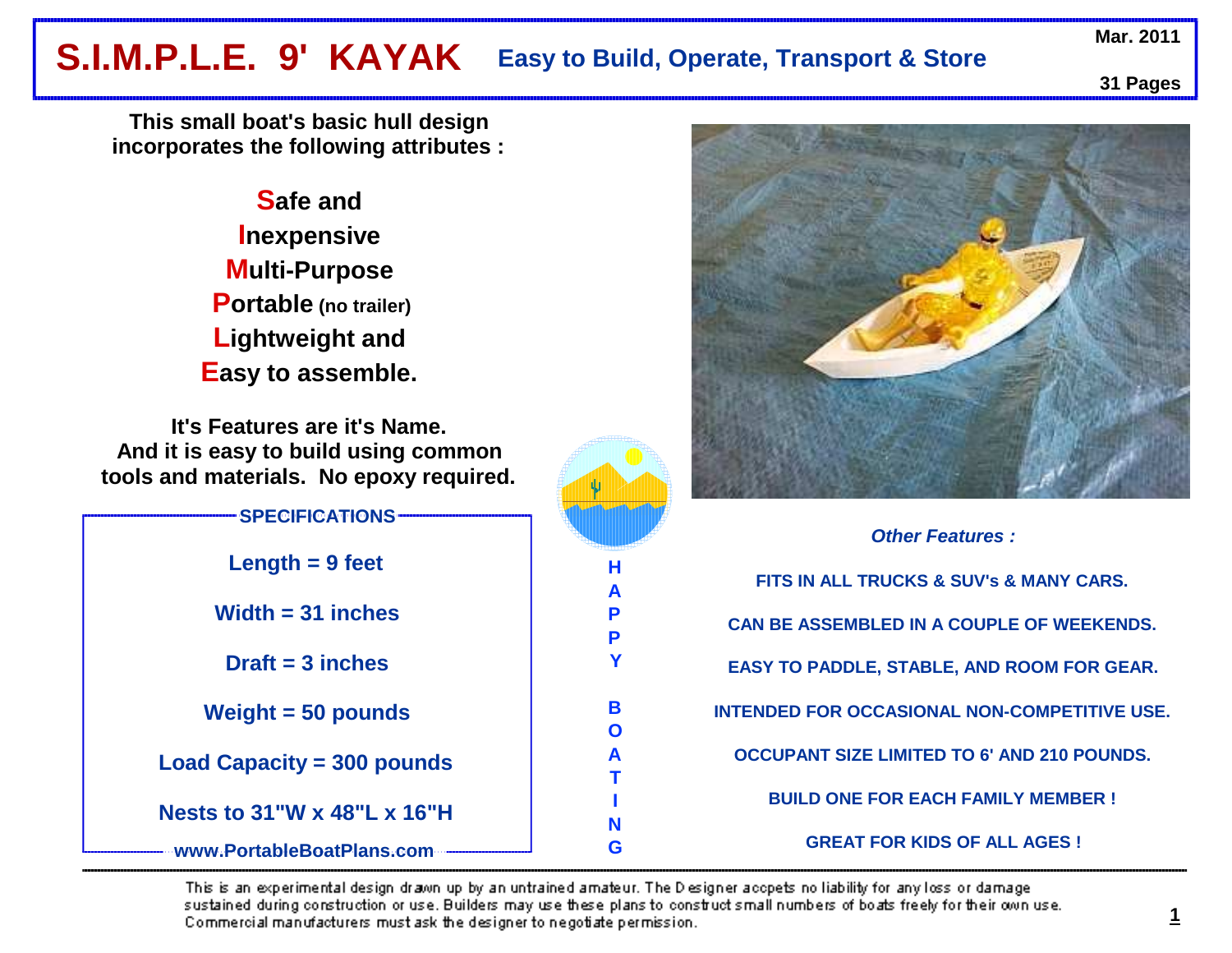## **General Notes**

 **The design of S.I.M.P.L.E. 9 was to satisfy my need for a portable Kayak, with trolling motor assist, to fit in my car.It includes a wide beam, good freeboard, decent gear storage, seating for one, and safety buoyancy.It is lightweight, sturdy, easy to build, very portable and can utilize a standard trolling motor.**

**To have strength and yet be lightweight, the plans use some non-traditional methods of assembly , specifically the "Tape & Glue" construction process developed and incorporated by the designer. This provides a durable, yet truly portable, finished boat, and the building process is easily mastered by the home handyman and amateur boat builder. As a result, only hand tools, a jig-saw, a power drill and a carpenters square is all that will be required throughout the assembly process.**

**Be selective in your choice of materials. Use plywood that is preferably exterior rated. Marine plywood may be too costly, so the use of 5 mm ACX grade is suggested, but be choosy . It is important to note, the final choice of materials is the decision of the builder.We have made specific recommendations, but if the builder has previous experience with different methods and materials, that is their choice, and we respect that decision.**

**Certainly, minor changes in design are encouraged, to provide a 'custom' boat to satisfy a builders specific needs. We do not make changes to the drawings. This would be up to the individual builder, and their responsibility. Also, it is very important that none of the basic design parameters be drastically modified, as this may adversely affect overall boat safety or performance.**

**Seating choice is also up to the builder, but a folding stadium type seat is recommended. It should also be noted that the hull modules can be glued and screwed together, for those that do not have limitations of storage or transportation.** 

**The hull exterior can also be completely fiberglassed for durability, allowing yet thinner and lighter (4 mm) plywood hull building material .**

**Any questions or comments regarding the construction and/or design of this project will be responded to in a timely fashion. Thank you foryour interest and purchasing these plans, and good luck with your project. And don't forget to visit www.PortableBoatPlans.Com for new designs and updates.**

**Happy Boating !**  *Ken Simpson , Designer*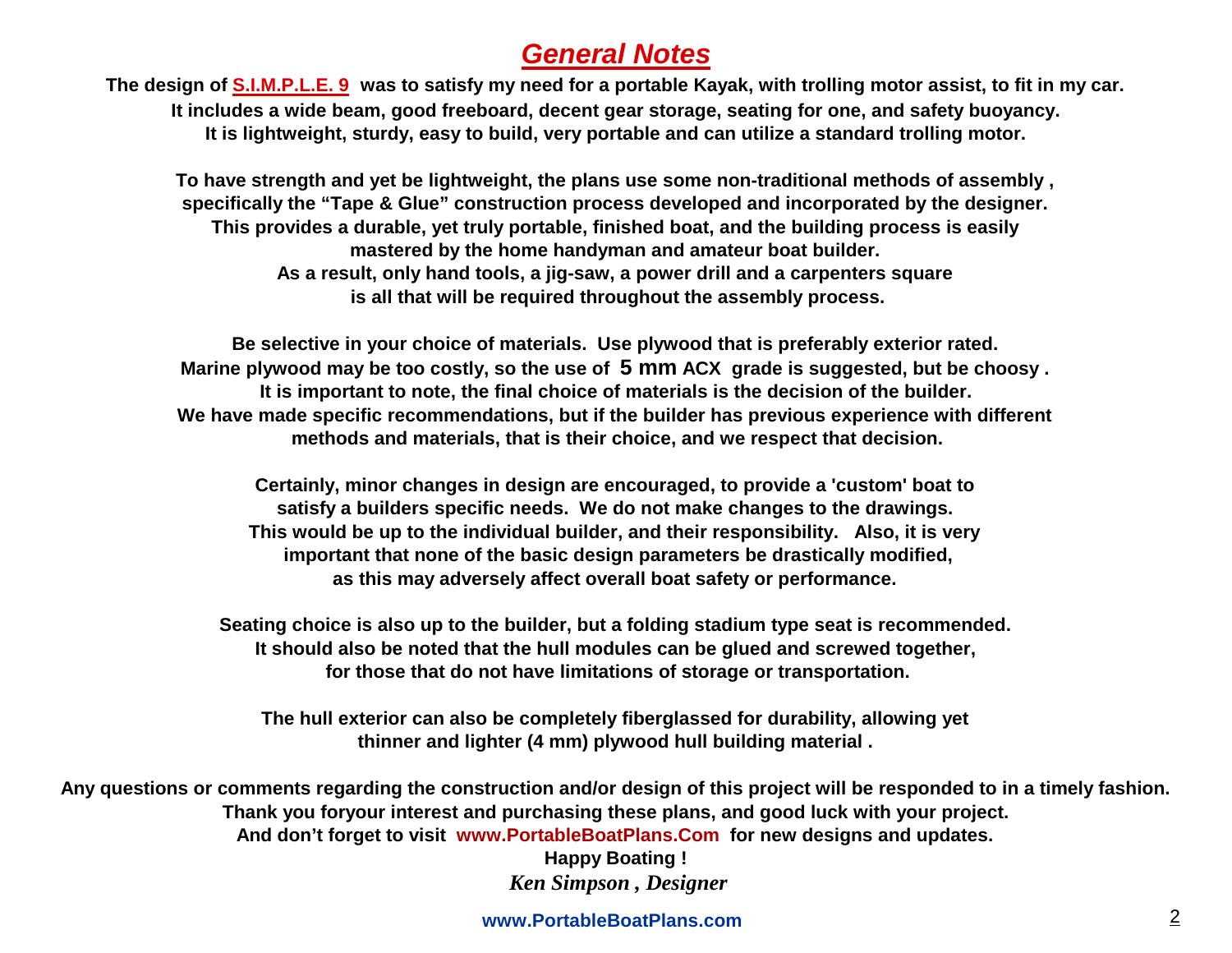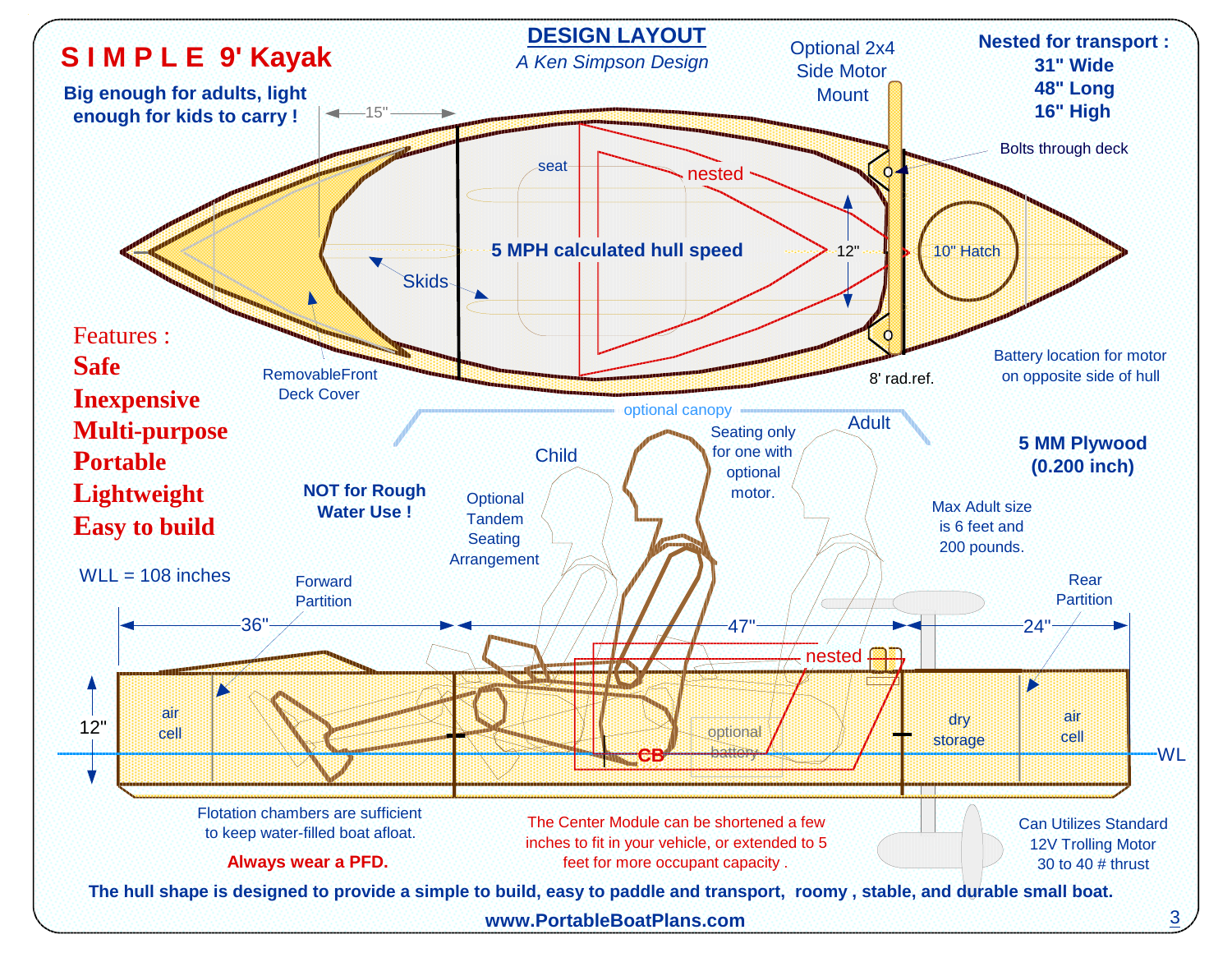

**Drawings may not be to scale.**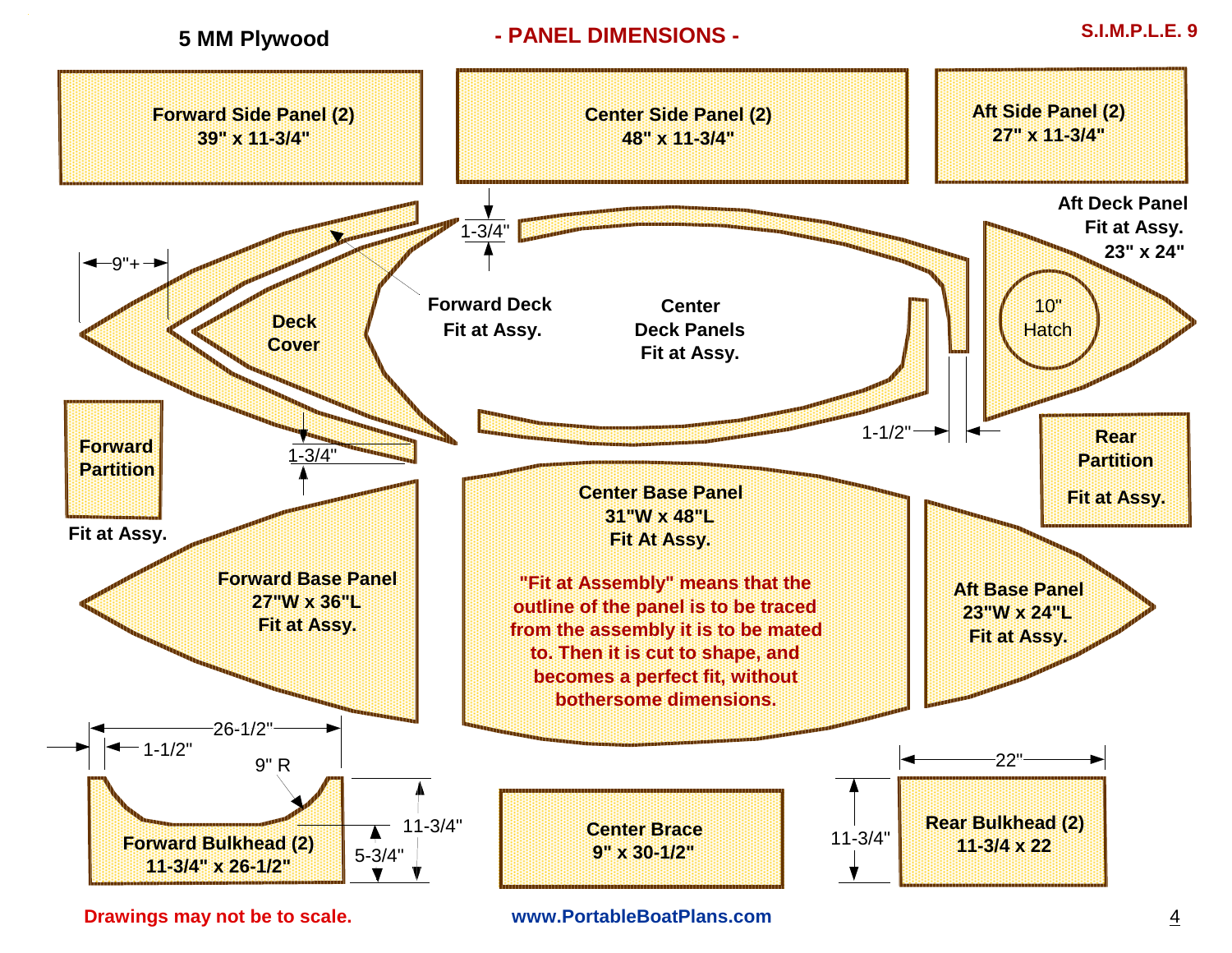## **- PANEL DIMENSIONS -**



**TEMPLATES**Use these accurate templates to gage and align the cuts on the forward and rear bulkheads & supports.

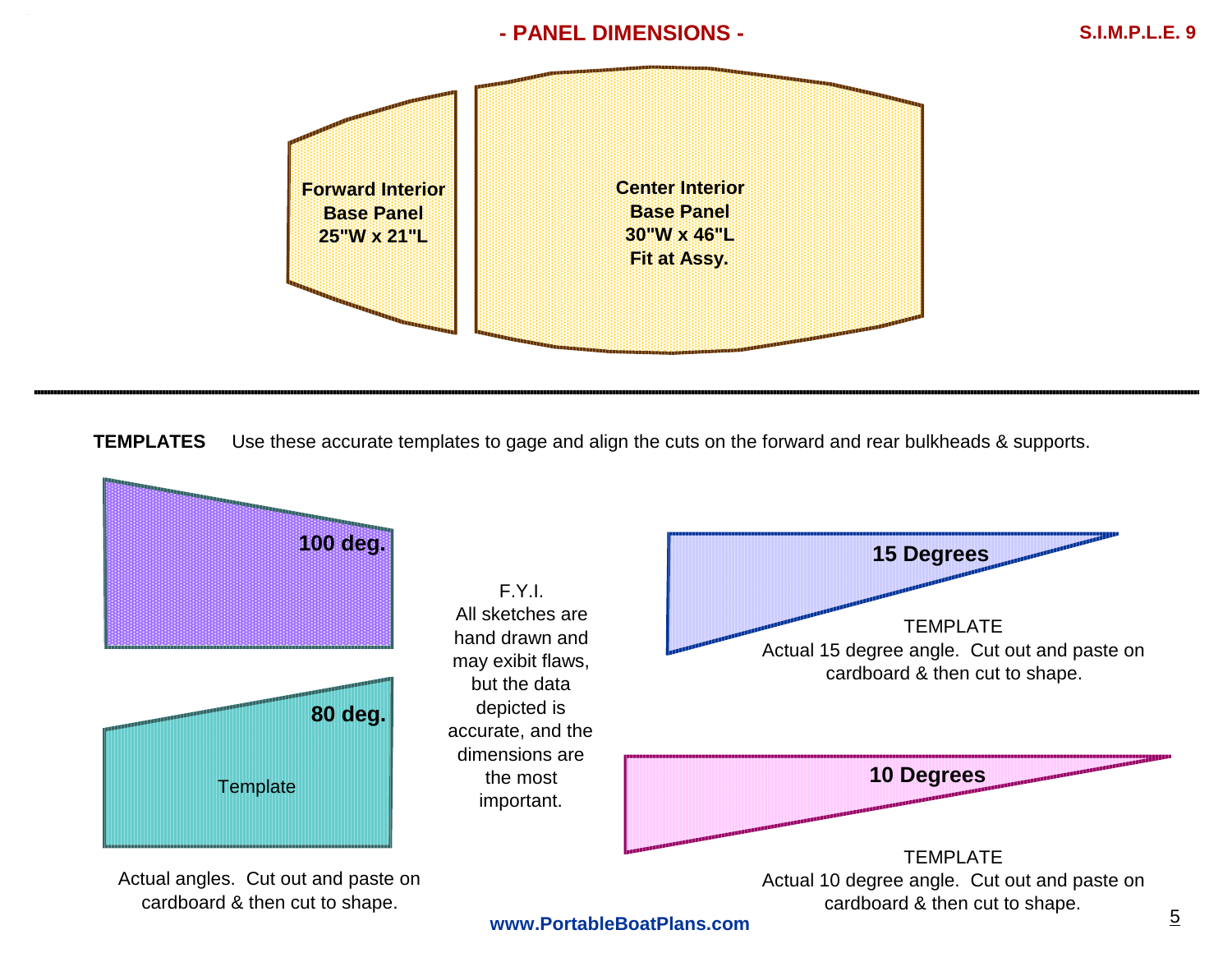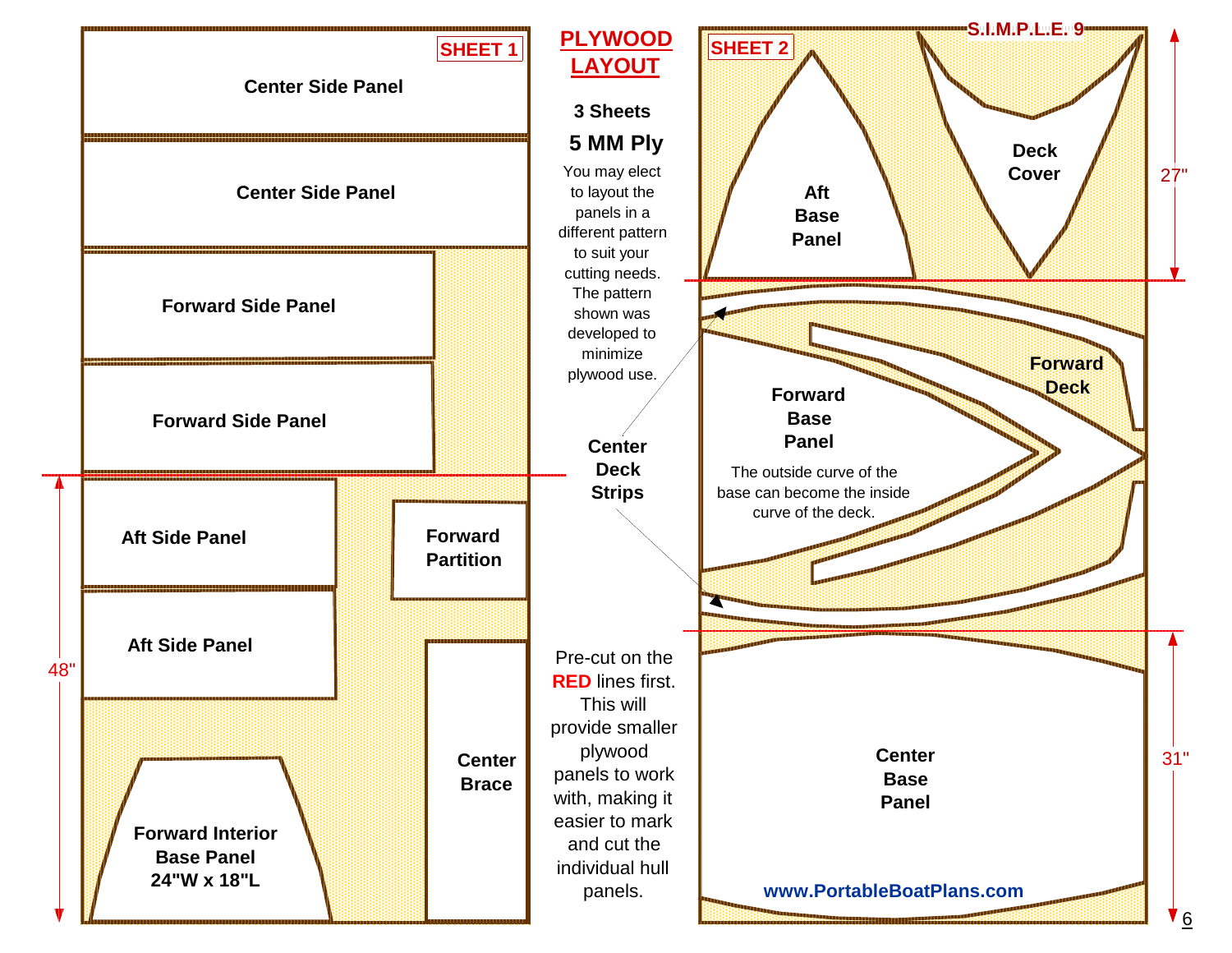

F.Y.I. All sketches are hand drawn and may exibit flaws, but the data depicted is accurate, and the dimensions are the most important.

## **REMEMBER : MEASURE TWICE, CUT ONCE !**

It is very important that you cut straight lines. To assist in this process, make sure you have marked the outline of the panel to be cut with a dark pencil. Next, clamp a straight edge to the the plywood to be cut, and space it exactly, the distance of the blade to the edge of the saw, away from the marked cut line.See sketch below.

## **Murphy's Law of Boat Building:**

## **THE GLUE DRIES BEFORE THE MISTAKE IS FOUND.**



Some photos and sketches may be of a similar boat that uses the same panel construction methods.**www.PortableBoatPlans.com**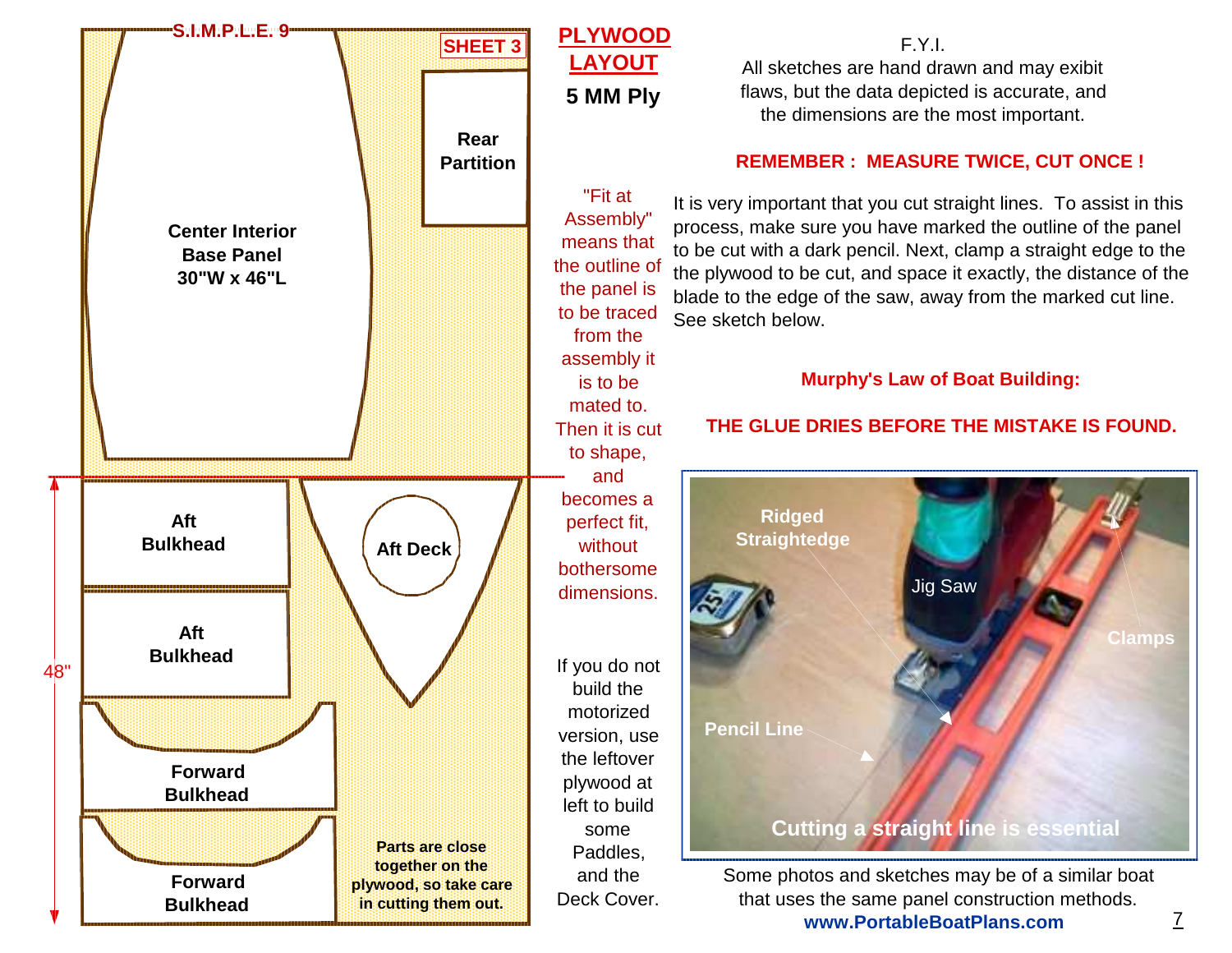**Basic Building Materials:** 

**3 sheets of 5 MM x 4'x8' Plywood (water resistant) Note: 6 MM Plywood can be substituted. \* 3.25 oz. Glass Cloth1 Gal. of Titebond III Waterproof Wood Glue \* 1 Box (100) #6 x 3/4" SS Flat Head Wood Screws \* 10 pcs. of 1x2x8' Lumber** 

**Start** by cutting each Bulkhead and Side Panel from the plywood Sheets. It is important you cut straight lines, so use a solid straightedge to guide the jigsaw. Place the good side of plywood down while cutting, which reduces splintering on the boats outside edges. Lightly sand all edges afer cutting. Insure that the two Center Bulkheads are identical, as these form the final hull shape.

**The following process will be the same for all panel assemblies.**.

## **CENTER Module**

 Apply 1 x 2 lumber as shown on edges and 1x1on top & bottom of the two (2) Forward Bulkheads.

Using **TiteBond III Glue** and #6x3/4" Screws, glue and screw the supports in place., as shown in the following sketches. Do not cut the 10 degree edge angle until the glue is cured (at least 4 hours). Lay bulkheads on a flat surface to prevent warpage.

It is best if you clamp the 2 bulkhead assemblies together, and cut the angle as shown. This way, both hull sections will fit together perfectly.

When this is done, unclamp, and move on to the next step of placing the side panels in position.





Glue and screw supports to inside surface of Forward Bulkheads.(Prevents bending during assembly)

## Always wear latex gloves when gluing or painting.



**See Note next page**

**www.PortableBoatPlans.com**

Keeping the Bulkhead flat is critical for proper hull alignment.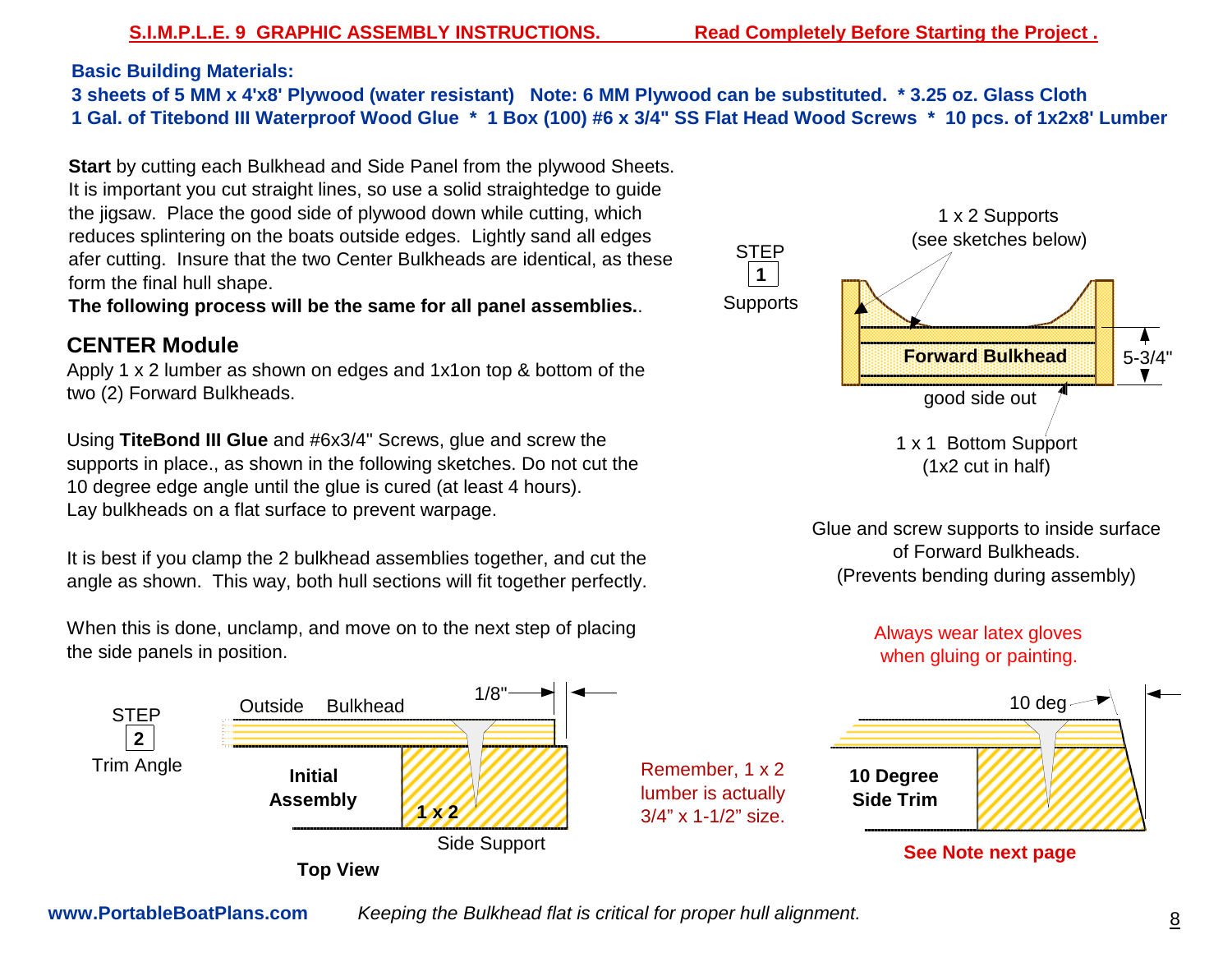## **REMEMBER : MEASURE TWICE, CUT ONCE !**



**Clamp the 2 matching Forward Bulkheads assemblies together and cut the panel mount edge at a 10 degree angle.10 deg.**

**ALWAYS PLAN AHEAD !**

The photos at right signify the importance of planning ahead.

By cutting the angles together a perfect match is formed.

Being careful to insure panel to bulkhead alignment will provide good module to module fit.

**Mark** the panels either **'Forward' & 'Center'**, so as not to confuse them at assembly.



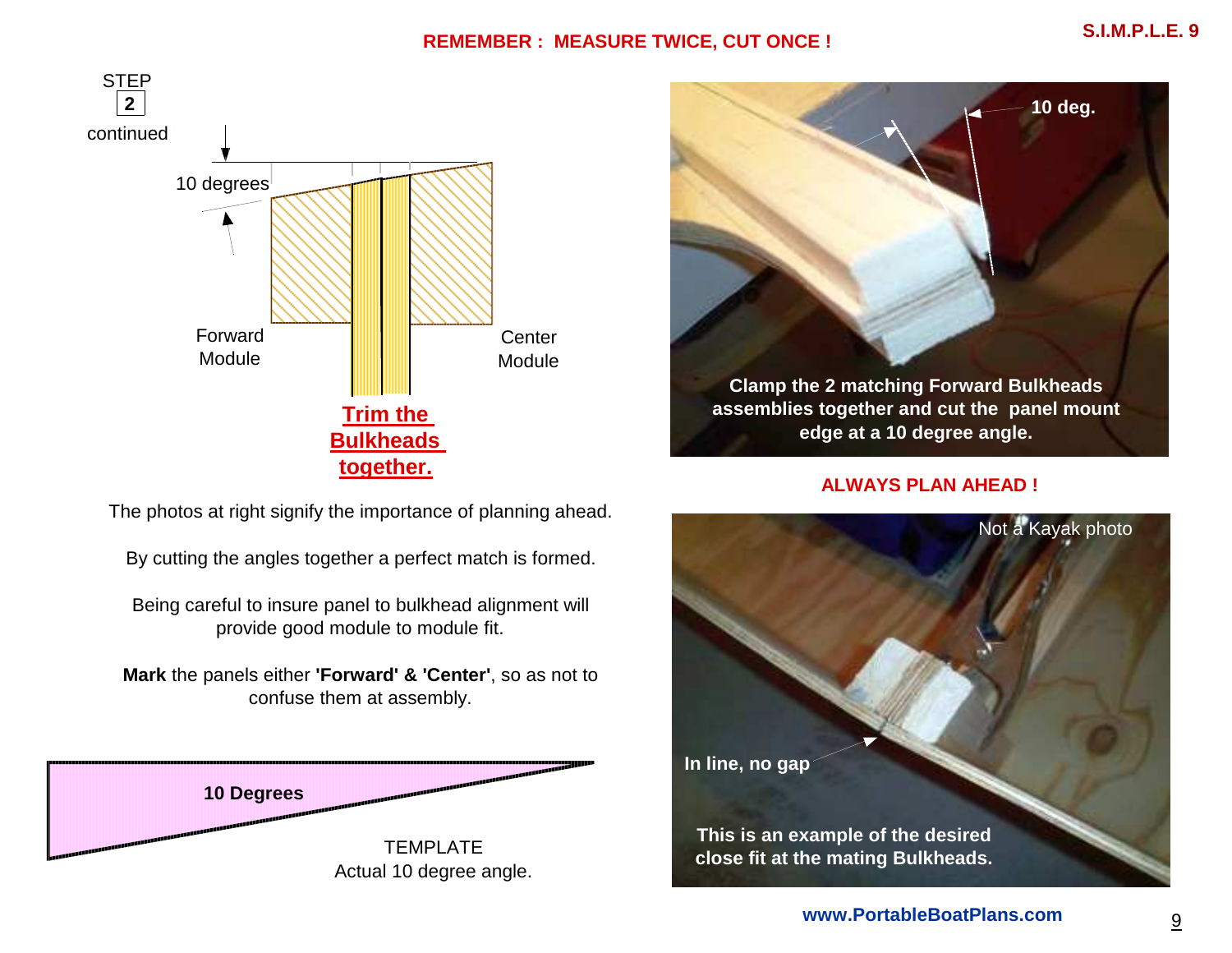## **Murphy's Law of Boat Building: " The Glue Dries Before The Mistake Is Found ! "**

**Apply** TB3 (TiteBond III) glue to the edges of the Bulkhead, smooth out with finger. Allow to dry for a couple of minutes. Do the same for the end surface of the Side Panel to be glued. This allows the glue to penetrate the wood and form a bonding joint. Next, apply a thick bead of TB3 glue to the edge of the Bulkhead, press a side panel in place, and hold with High-Stick Masking Tape (tan color). The Panel goes on the outside of the bulkhead, and the 'good side' should be out. Insure a square corner. Small #6 x 3/4" SS Screws should be used to hold the panel in position during the curing process. Do the same for the opposite side panel. Allow to cure for at least **6** (six) hours at room temperature. Bond strength is required for the next assembly step.



Assemble upside down on a flat surface.



Later, the holes made by the screws must be filled with TB3 glue (or equiv.).

The assembly can be constructed upside down as shown, or not. Whichever is easier for you.

## **Drawings may not be to scale.**

4**CENTER PANEL BRACE**

Apply 1 x 2's to the sides and center of the Center Brace as shown below. This strengthens and makes the Brace ridged.



Next, position the Center Brace as shown at right. Make it flush to the top of the side panels. Hold in place temporarily using #6x3/4" screws.

## Do **NOT** glue in place.

## **www.PortableBoatPlans.com**

**S.I.M.P.L.E. 9**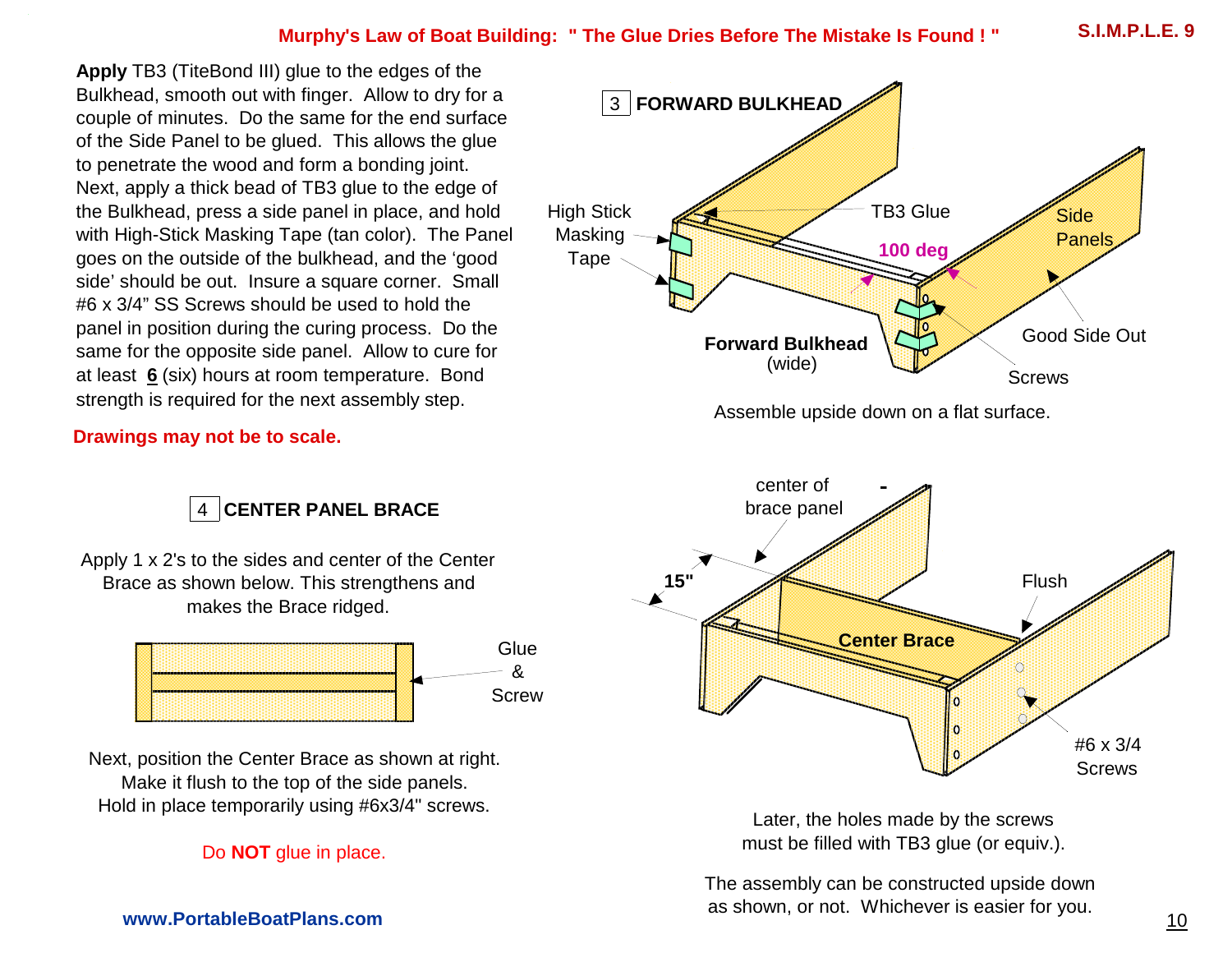#### 5**REAR BULKHEAD**

## **S.I.M.P.L.E. 9**

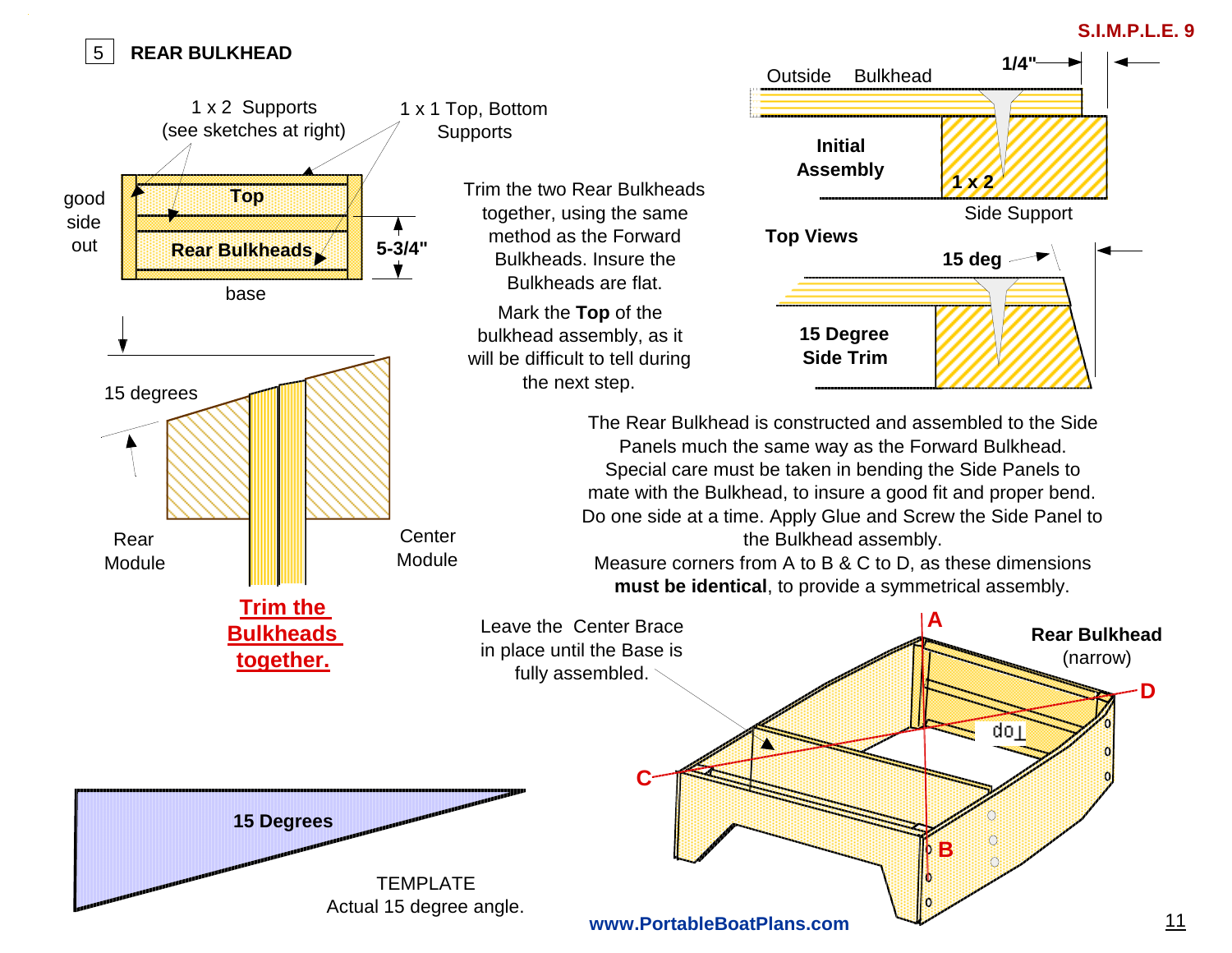## **CENTER BASE PANEL**

6

The preferred method of cutting the Base Panel, to fit the shape of the Center Module assembly, is to set the assembly on the sheet of plywood (good side down, location defined on plywood layout drawing), and trace the outline of the side panels and the bulkheads. Then cut on the lines to match the hull. This provides a perfect fit for the Center Module assembly.

Next, follow the glue and screw instruction as previously described for the side panels. The primary difference will be along the side panel edges. Here you should lay a generous bead of glue on the edge just prior to lowering the Base Panel in place. Then apply screws in the bulkhead areas, and high-stick masking tape (tan color) along the edges until the glue dries. Check for glue voids and fill as necessary.

After the glue is cured, about 6 hours, remove the masking tape and turn the assembly over. Apply a bead of glue to all the inside base corners, and smooth out with finger to remove any excess glue. Allow to cure.

Finally, you can remove the screws holding the Center Brace in place. Fill the screw holes with TB3 Glue, flush to the inside and outdide. Allow to cure.

Now lightly sand all edges to remove any splinters or excess glue. Inspect for any glue voids in the seams, and fill as necessary.

Then prepare to fit, cut and assemble the Internal BasePanel, and finally the Center Deck Strips to the Module.

**SEE NOTE ON PAGE 18 REGARDING BASE ASSEMBLY.**

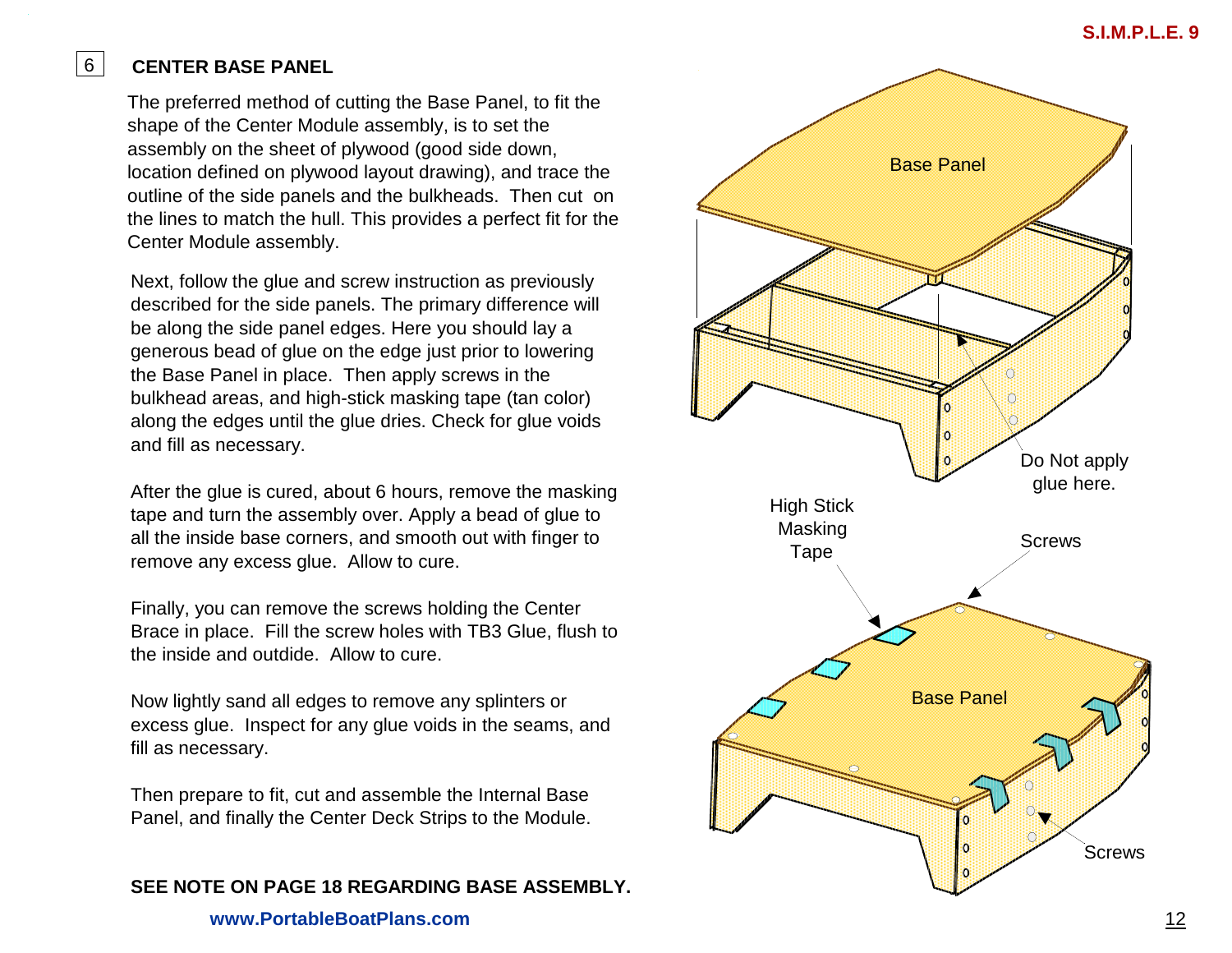#### **CENTER INNER BASE** 7

Trace the outside of the bottom of the Center Module onto the plywood, good side up (page 5). Then draw a parallel line 1/4 inch all around on the inside (sketch at right).

 Cut out the Inner Base Panel on this inside line. Remember, good side of plywood up.

Apply a heavy twisting bead of TB3 glue to the base panel, as shown below. Lower one end and then the other to lay flat on the base. Weigh down with heavy objects (books, bricks, etc.) and let cure overnight. It is important you do this on a flat surface, like a garage floor, to maintain alignment.





Traced Base Panel

Once the glue has cured, remove the weigts and then apply a bead of TB3 to seal all the edges of the inner base panel to the side panels and bulkheads. Allow to cure.

These interfaces will have the 'Tape & Glue Process' applied later in the assembly.

The next step will be to place a 1x1 support along the top edge of the side panels. This requires a bend in the support to follow the curve of the panels.

Follow the 'kerf' instructions on the next page.

**Repeat this process for the Forward Inner Base Panel.**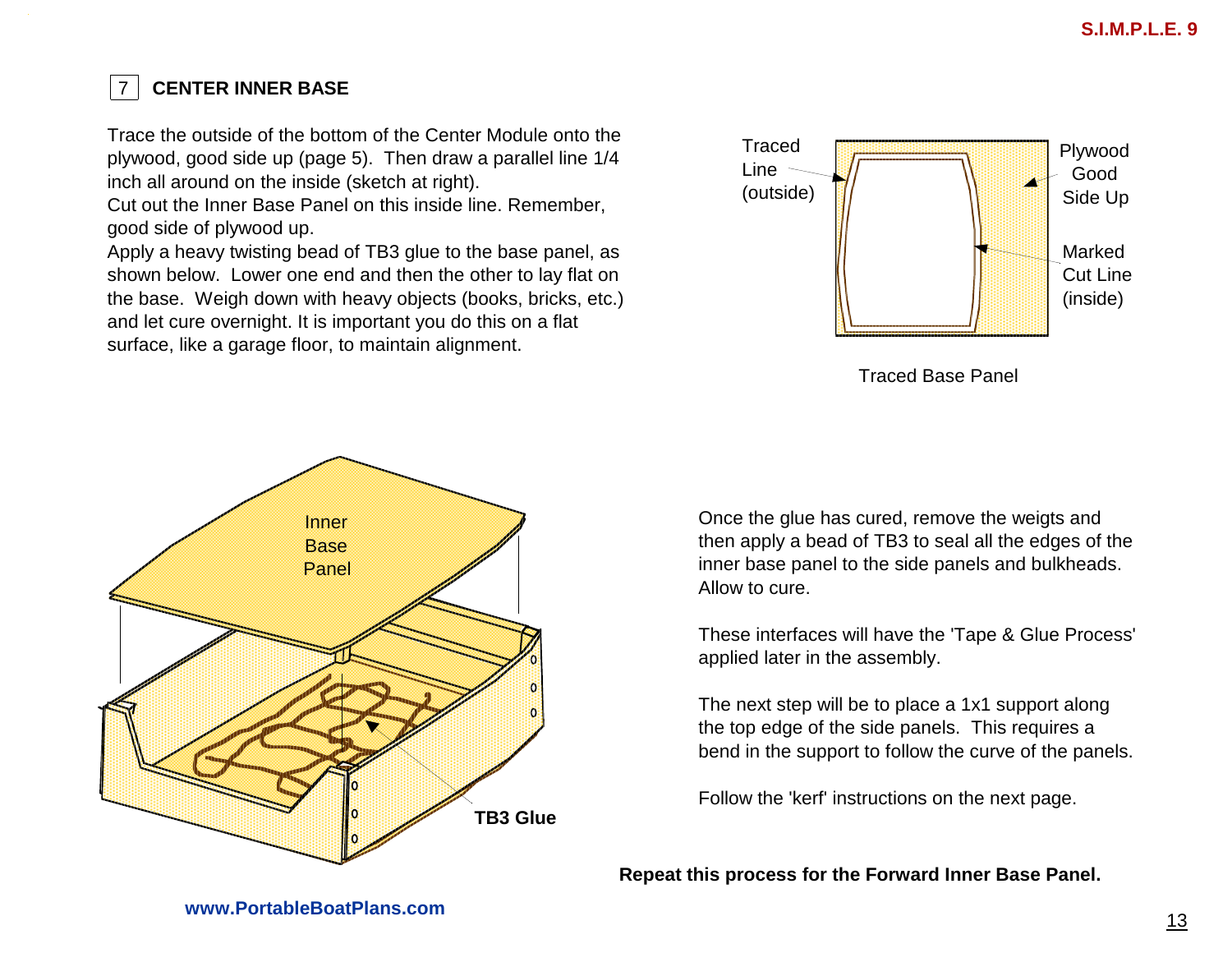## **S.I.M.P.L.E. 9**

### 8**CENTER DECK STRIP SUPPORTS**

To make the side panels ridged, is is necessary to add 1 x 1 Supports to the inside edge, as shown at right.You will have to Kerf (slot) the edge of the 1 x 1 with a saw cut 1/2 inch deep, about every 3 inches, as shown in the sketch below. I use a hacksaw, as the blade is thin. This will allow you to bend the Support to conform to the shape of the gunwale (top edge) of the side panels.

But first, place the Center Brace, as shown, in the hull to hold the shape while attaching the Supports. Wedge it lightly in position, without deforming the panels (no screws required).

Then, prepare the surfaces to be glued, Hull and Supports, and fasten with #6x3/4" screws from the outside. Make sure the screw heads are flush or below the panel surface. Spring clamps may also be used to hold the Strips in place. Allow the glue to cure before removing the Center Brace.

1 x 1 Support with saw cuts about every 3 inches



Spring clamps can be used instead of the screws. Allow the glue to fully cure before removing the clamps.

Slide out the Center Brace and prepare to mark, cut and assemble the Center Deck Strips, as outlined on the next page.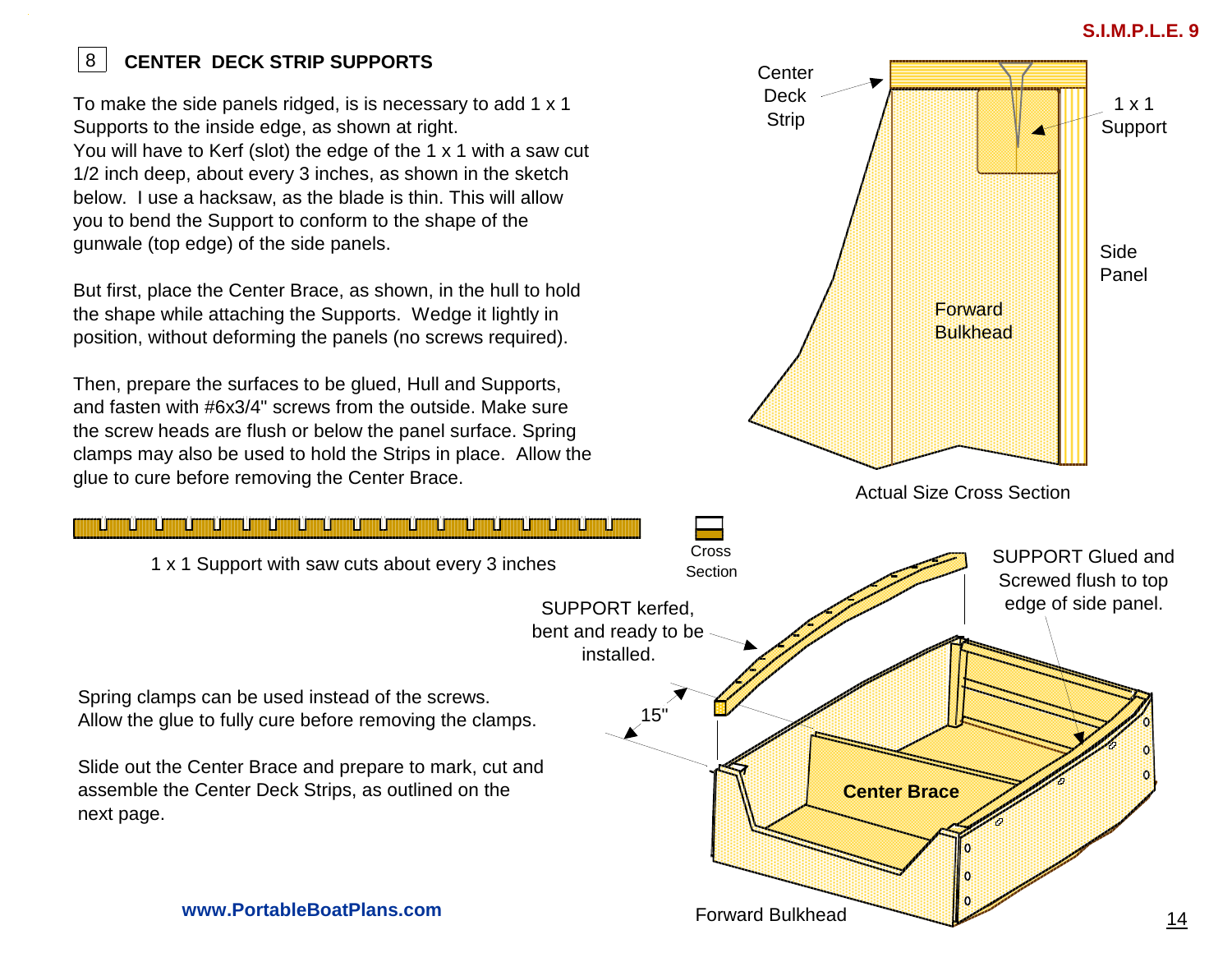#### 9**CENTER DECK STRIP**

You should have 2 strips of plywood, 48 inches long , left over from the second sheet of plywood. These are the Center Deck Strips.

Lay each, good side up, on the gunwales and pencil trace the outside outline, and the bulkhead ends, of the center module onto the plywood. Mark a line on each piece to correspond to the dimensions shown at right. Mark one panel Port (left), the other Starbooard.

Now, move the Deck Strip so that these dimension lines are in line with the outside edge, and pencil trace the curved side panel line. You have now defined the outside of each Center Deck Strip. Next, mark the inside edge toyour specifications.

## **NEXT**

 Cut the Deck Strips from the marked plywood. Lightly sand the edges, and recheck the fit. Glue and screw per the previous instructions.

Spring clamps may also be used to hold the Strips in place while curing.

Now review all glued interfaces and fill any voids as necessary. Lightly sand all corners and edges.

## **This completes the initial assembly of the Center Module !**

Set aside and review the information for the next assembly, the Forward Module.

FYI : All Modules will be given the application of the "Tape & Glue Process" at the same time. It can be a messy process, but water will clean it up before drying, unlike epoxy.

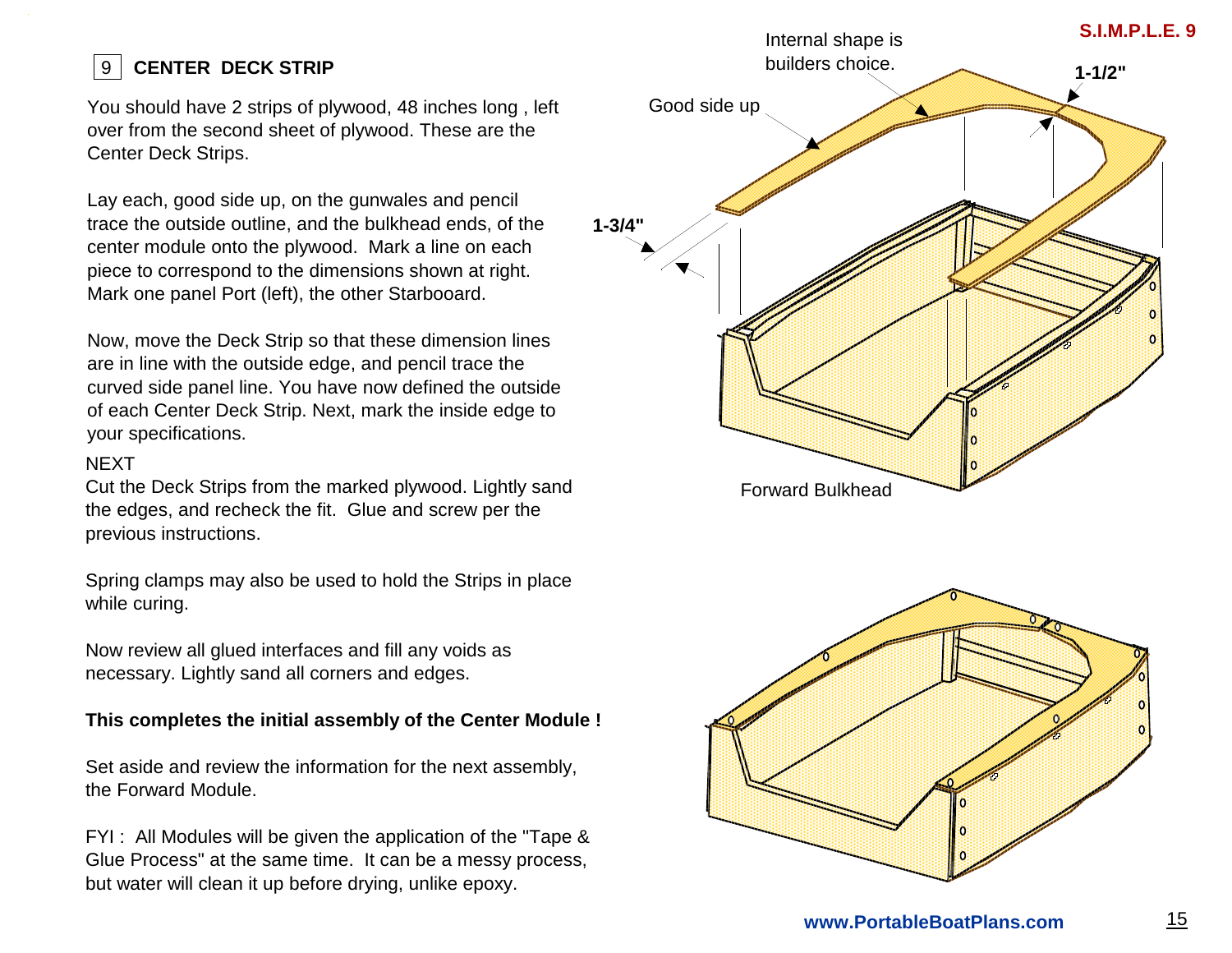## **S.I.M.P.L.E. 9**

#### $|10|$ **FORWARD MODULE Assembly**

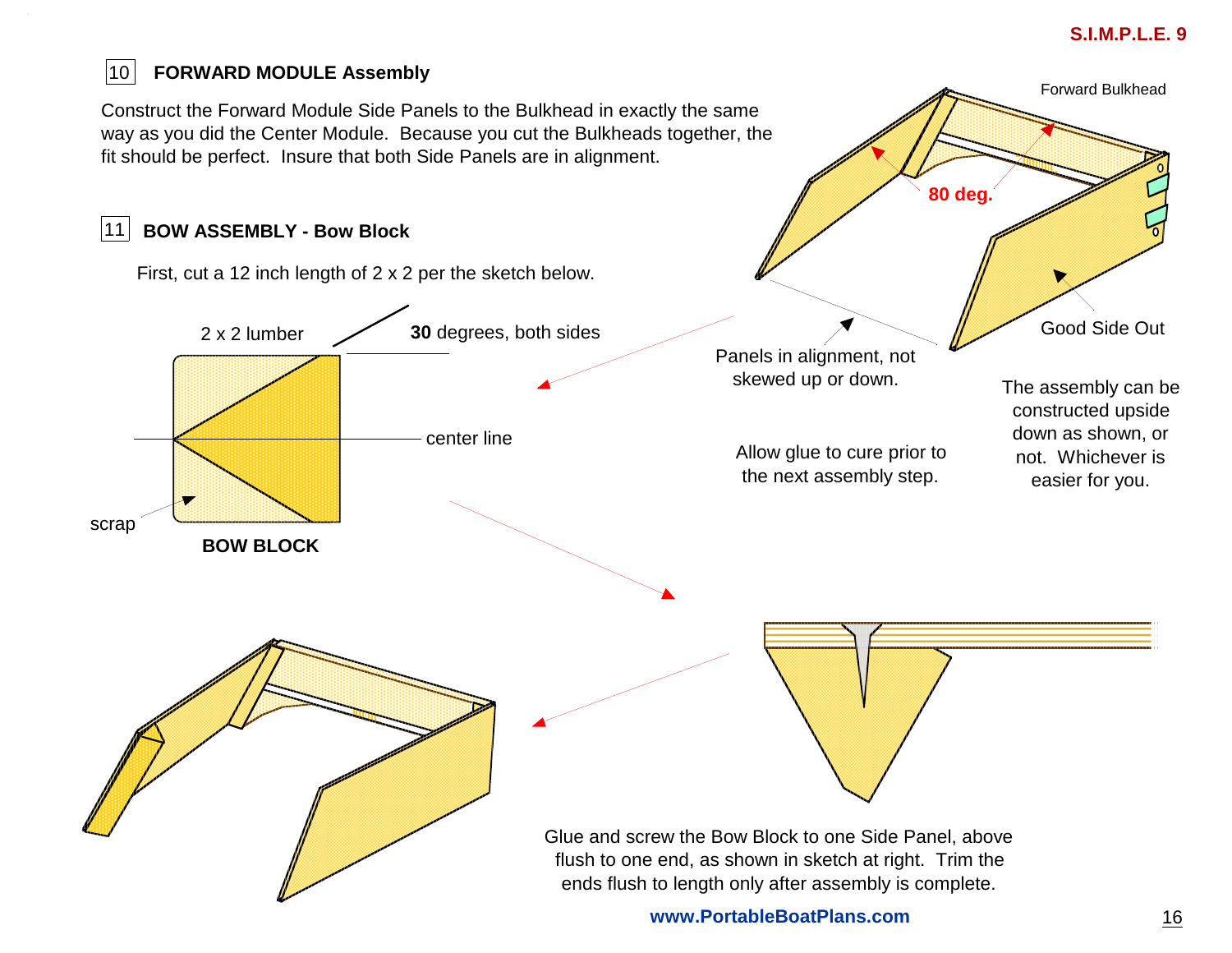#### 11**BOW ASSEMBLY - continued**

Next, bring the 2 Side Panels together at the bow, being careful not to overbend either panel. Check to make sure they fit evenly and that the bow line is not canted to one side or the other. Predrill the pilot screw holes. 3 on a side should be sufficient. Hold in position with masking tape.See sketch at right.

When satisfied with the fit, release the panels and apply glue to each part as outlined earlier. Bring the Side Panels together, and glue & screw in place. Allow to cure overnight.

Trim the Bow Block flush to the top and bottom of the side panels. Prepare for next step, the Forward Base Panel assembly.



#### $|12|$ **FORWARD BASE PANEL**

Essentially, do the same as you did for the Center Base assembly, see Step 6.There will be a little more curve to the Forward Base, which should make it easier to install. Place screws at the Bulkhead and at the Bow Block. Again, allow the glue to cure, and then turn over and apply glue to all the inside base corners.Lightly sand all edges for splinters and excess glue.

Note staggered screws

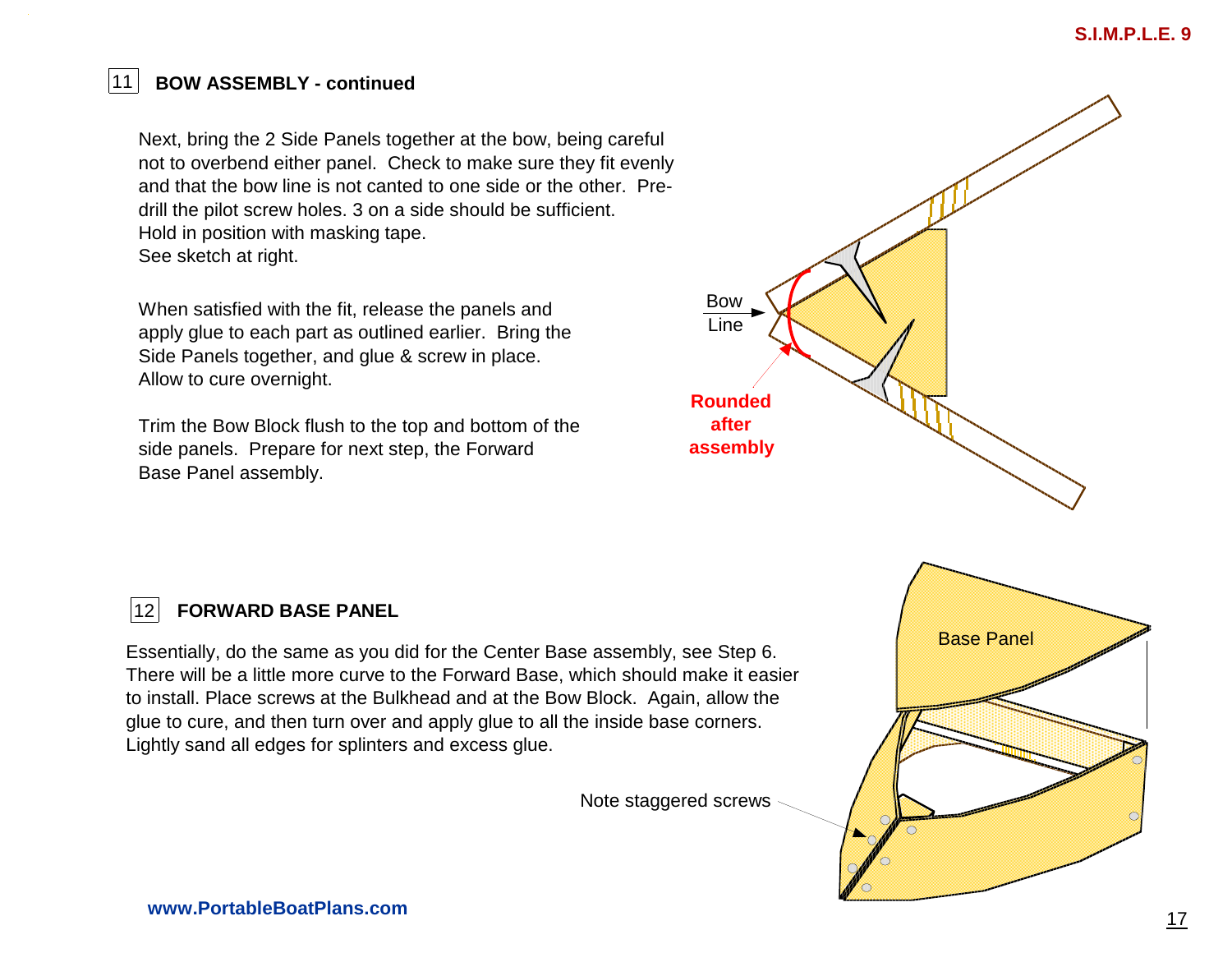**9"**

**www.PortableBoatPlans.com**

## 13 **FORWARD PARTITION PANEL Measurement**

It will be necessary to take a few measurements to develop the Partition Panel.Every one will be different, because no 2 pieces of plywood are the same, and as a result the side panels will bend differently. Pencil mark the designed location (9" & 4") on the inside of the Side Panels, per sketches.

Top View Side ViewCross Section **A**Forward PartitionMeasure the dimension **A** and apply to the sketch below. Then mark and cut out the panel. Measure and place the dimensions in the sketch at left.**A**Forward Partition**Alternate method of securing the Base Panels**Side PanelBase Panel1 x 1 StringerFor those that may find the Tape & Glue Process somewhat daunting, use this method instead. You may have to 'kerf' the stringers for proper curvature fit. Glue and screw the Stringer in position prior to the addition of the partition.You can also use this method on the gunwales.If you chose this method. it will be necessary to notch the Center Brace to clear the stringers.11-3/4

18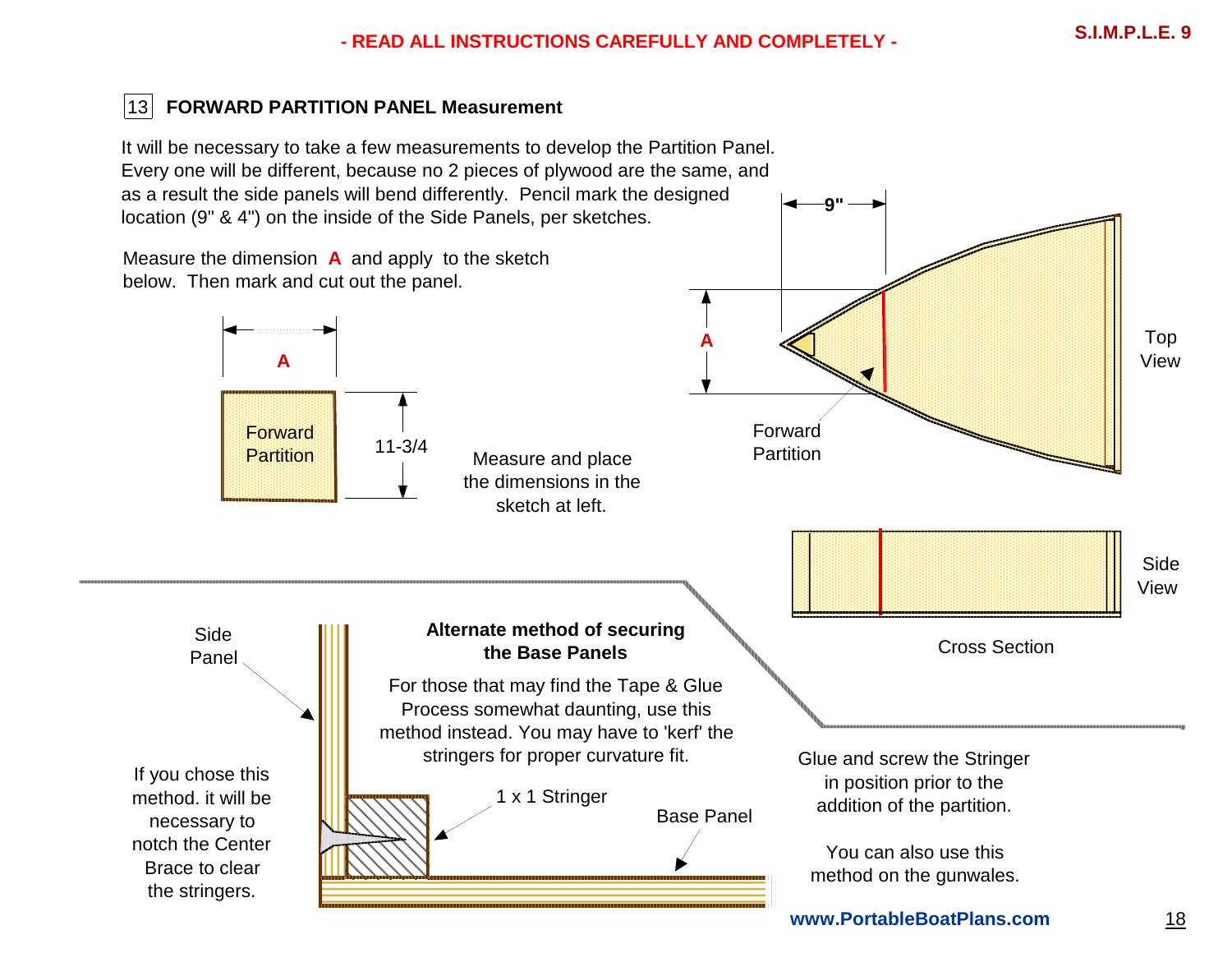## $|14|$

## **FORWARD PARTITION Assembly**

Apply TB3 glue to the side edges and bottom edge of the panel.Place it in the bow as previously marked. Hold in place with masking tape. Apply more glue to the joints, inside and outside, as required. Allow to cure.

 Lightly sand all corners and edges to eliminate any splinters or excess glue.

Apply Waterproofing **only** to the inside of the Buoyancy Chamber, in preparation of the next steps. Follow the **M**anufacturers **I**nstructions for application and drying times.

## 15 **FORWARD DECK**

Place the Forward Module assembly upside down on the second plywood sheet and trace the complete outline. Also mark where the bulkheads end (at cutout). Remove the module assembly, and complete the internal radius between the 3" radius and the 1-3/4" ends (approx. 5 foot radius).

Cut out the panel, being especially careful to maintain smooth radii.

## **FORWARD DECK Assembly**

Assembly of the Forward Deck is very similar to the assembly of the Base Panel. Apply glue to all the module edges, including the chamber panel, and lower the deck in place. Hold down with a generous amount of masking tape, and screws at the bulkhead ends and the bow block. Allow to cure completely.

Round the bow area until it is smooth and uniform.Remove the masking tape, and lightly sand all edges.

The Deck Cover should be cut to fit over the opening, finished, and held in place with Velcro tabs or small twist-clamps. Builders option.

**This completes the initial assembly of the Forward Module .**

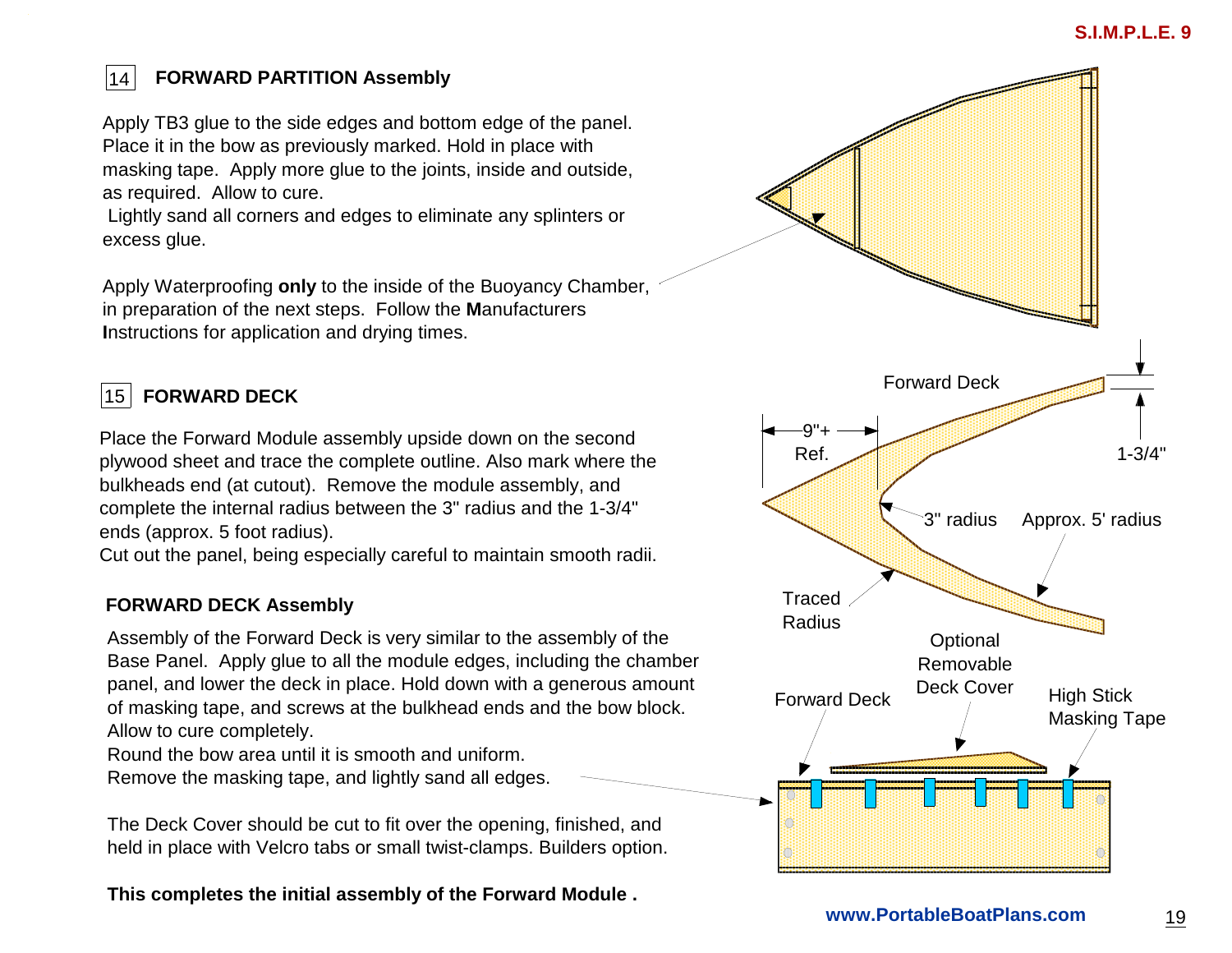## **S.I.M.P.L.E. 9**

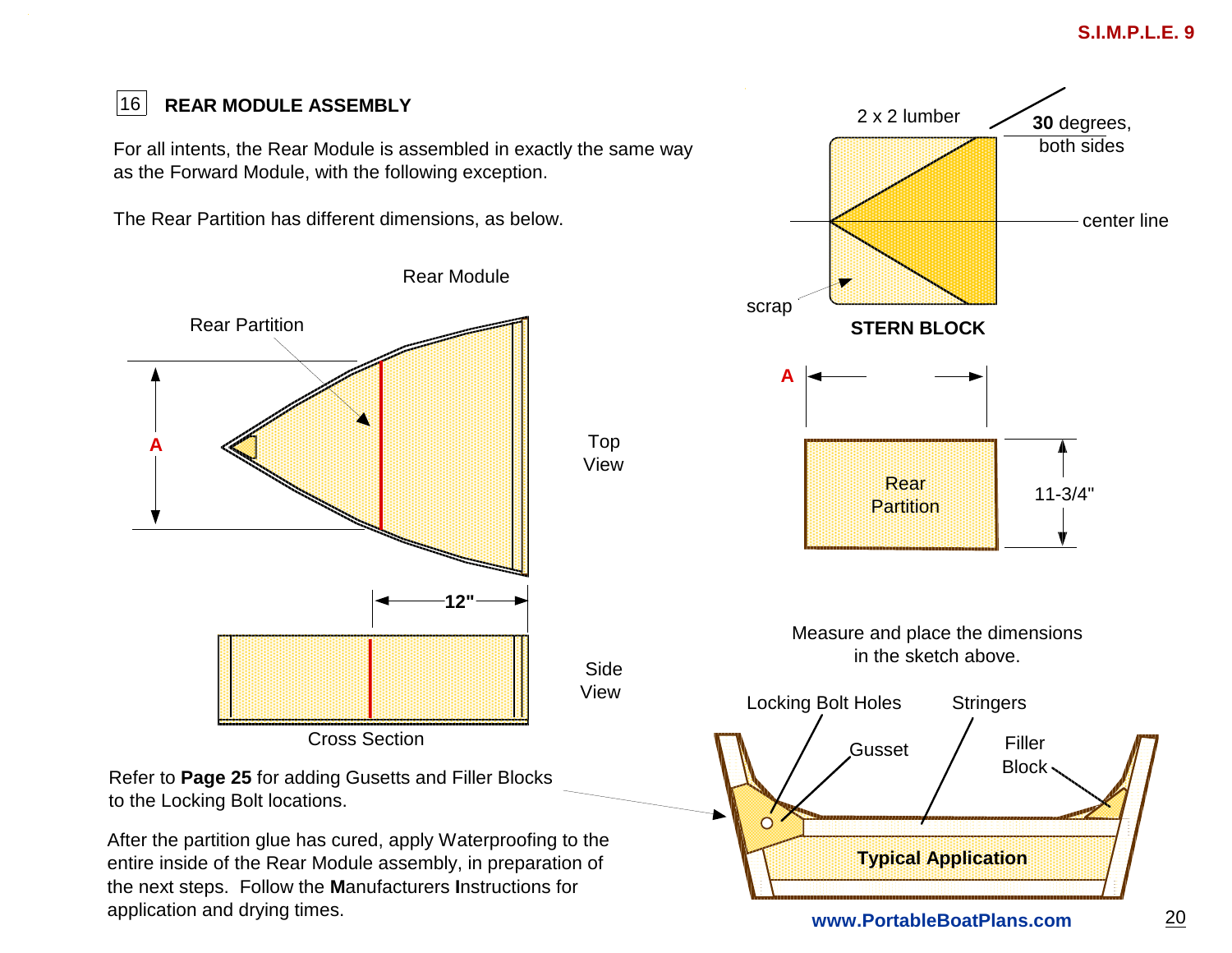### $|17$ **REAR DECK**

Place the Rear Module assembly upside down on the second plywood sheet and trace the complete outline. Also mark where the partition is located.

Cut out the panel, being especially careful of the side radii.

## **REAR DECK Assembly**

Assembly of the Rear Deck is very similar to the assembly of the Base Panel. Apply glue to all the module edges, including the chamber panel, and lower the deck in place. Hold down with a generous amount of masking tape, and screws at the bulkhead ends and the stern block.

If the bend over the chamber panel it too stiff, add weights along each edge of the deck panel to force it to mate with the side panels. Allow to cure overnight.

Remove the masking tape, and lightly sand all edges.

**This completes the initial assembly of the Forward Module .**



#### $|18|$ **TAPE & GLUE PREPARATION**

**This completes the assembly of the Hull Modules. The next step is to inspect for errors, and sand all surfaces and seams of all Modules.**

 **If glue voids are found, fill them with TB3 and allow to cure.** 

**Sand all edges and corners to be Taped & Glued to a radius of about 1/8 to 1/4 inch. This will make it easier to apply the fiberglass tape around the edges and corners.**

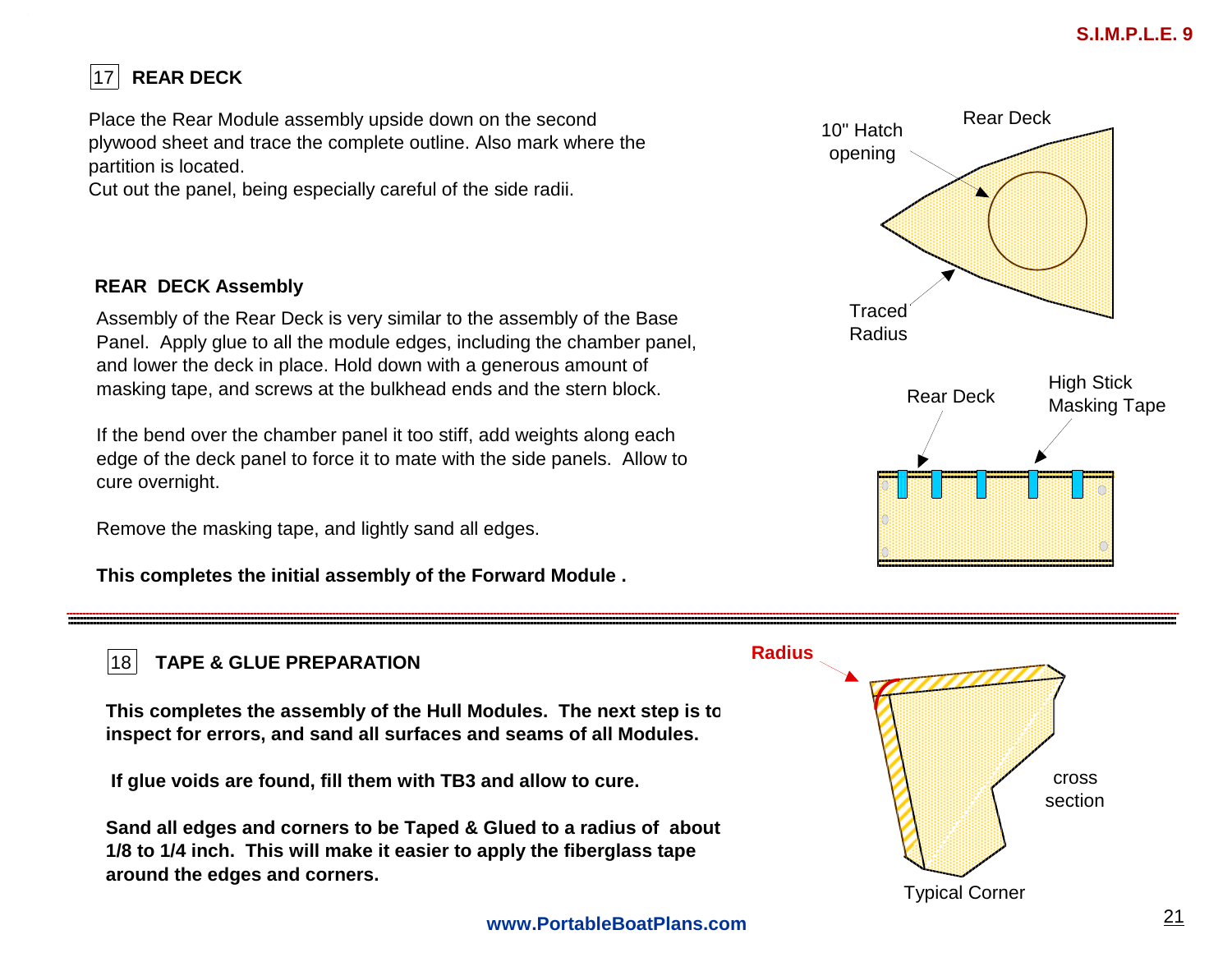# **TAPE & GLUE PROCESS**

**09-10-09 Version:**

**The following small boat assembly process was developed out of the need for an easy, lightweight, cost effective and** health friendly method of providing a structurally sound and sealed small hull assembly. Let it be said up front that it is not **the solution to everyones needs. In fact, to do it right, the boat should be designed with this process in mind.** 

**Basically, 'Tape & Glue' is a method for sealing and strengthening all seams of a small boat to the elements. It is not unlike Stitch & Glue, except it is not used to actually construct the boat. 'T&G' (as it will be referred to) is applied after the boat is fully assembled, minus a few appendages, such as skids and rubrails. For this reason alone, it is best if the boat is designed to utilize the 'T&G' process. It should also be stated that the outer seams are naturally subject to damage from rocks and beaching the boat, so protective skids or rails at or near the joint are strongly recommended. The 'Tape & Glue' process has been used on boats such as an eleven foot Canoe, a nine foot pram, an eight foot rowboat and a 10 foot sailboat. Each of these applications used the same materials and process, and all have performed safely.** 

**To best take advantage of 'T & G', the hull design should be capable of being constructed by gluing and screwing the various parts together, to make a self-supporting structure. Additionally, the base panels, and any decking, should always overlap the side panels and end bulkheads. This means the various hull elements should fit together in such a way that heavy structural elements (stringers, gussets and forms) will be minimized, reducing hull weight while maintaining hull strength and integrity.** 

**Then, Taping and Gluing the various inside and outside hull seams with glue impregnated fiberglass cloth tape will add the necessary structural bond and joint sealing that will complete the build cycle. This is a relatively easy process. It does not use toxic materials, and cleans up with water prior to curing.** 

**If you have question regarding this process, email me and I will respond promptly to your input :**

**kensimpsonaz@yahoo.com** 



print in landscape mode

**Go to www.PortableBoatPlans.com for latest T&G revision. FREE download.**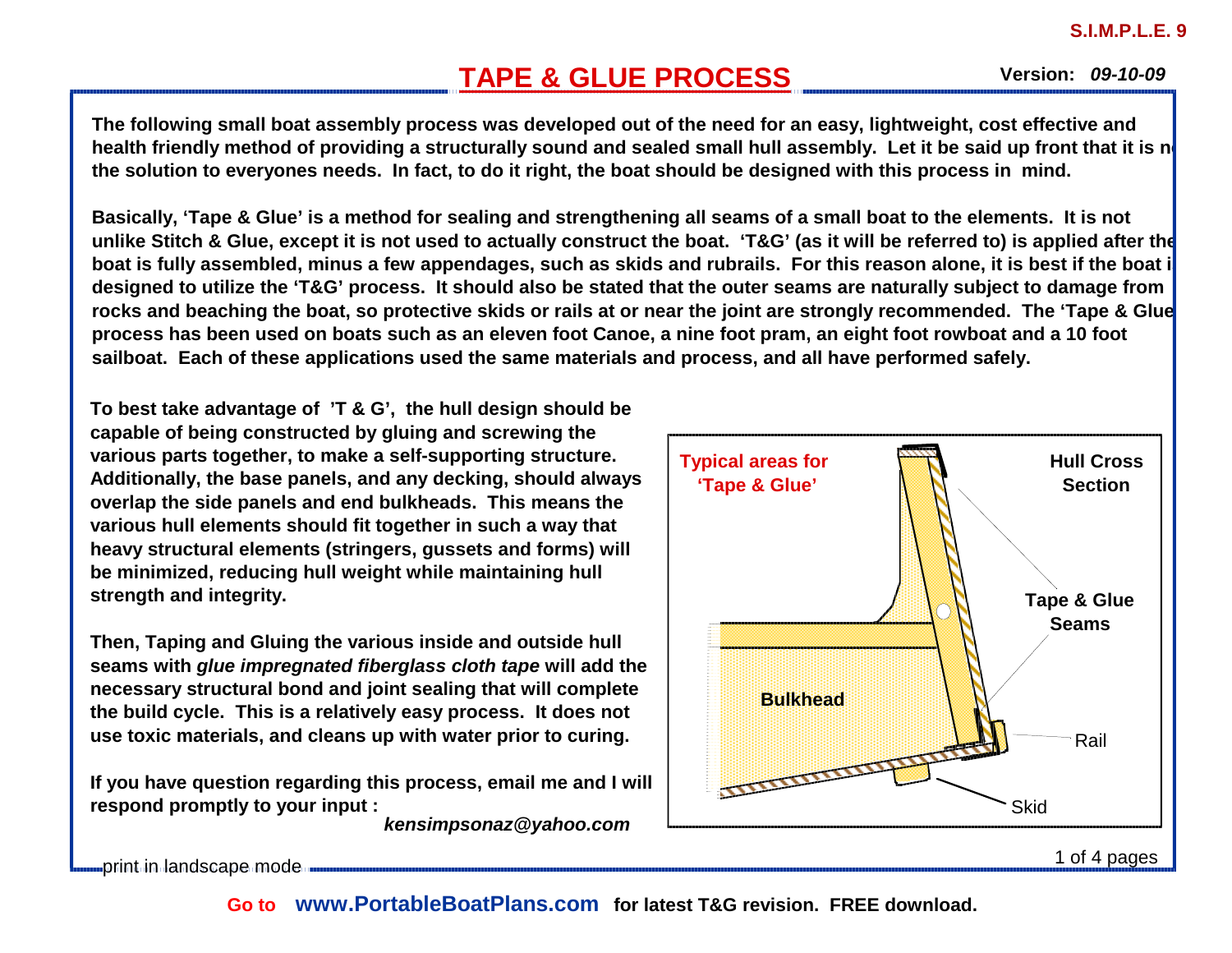## **T & G CONSTRUCTION SUPPLIES:**

- \* **Fiberglass Cloth, 3.25 oz., 50 inch wide, cut into 2-1/2" to 3" x 50 inch strips for seam sealing. Available at: Duckworks Boat Builders Supply**
- \* **TiteBond III Waterproof Wood Glue 16 oz (\$8) (available in larger 1 Gal. container (\$30)**

**Options:**

 **Epoxy Resin - Gallon : Duckworks BBSGlass Cloth Tape, 4" , Roll : Duckworks BBS** 

**Note: About 200 ft. of 2-1/2 inch cloth tape is required for average small boat assembly.**

**\* Not recommended for bonding:** 

 **Polyester Resin (poor bond to wood), OK for moldingfiberglass.**

## **FINISHING:**

**The choice of finishing is that of the builder. However, it is not just a matter of sanding and sealing all the wood surfaces, and applying a coat of durable paint, it is also about personalizing the boat. Color or natural finish? Fancy trim or camouflage? The important elements are the needs of the builder; you built it, you enjoy it, you earned it !**

**Insure that all surfaces are protected, that skids are applied as needed, and that hull weight is always kept in check.**

**Recommend a minimum of 2 layers of tape per joint.**

**Optional Glue Mixing & "Tape & Glue" Instructions**

**TiteBond-III, which is easy to work with, does not require any thickening agent, unless used in a very hot environment. You should mix only enough woodflour to prevent excessive vertical running.**

If necessary, Wood Flour can be purchase from Duckworks Boat Builders Supply in pound containers .

It acts as a thickening agent that produces a more viscous glue that will not run easily. Mix only enough by volume (container of choice) of glue to wood flour to minimize running. Mix thoroughly.

## **Tape & Glue Process:**

 **Apply Glue in thick beads, first in the corner of a joint, and then about 3/4 inch away from each side of the corner. Smooth glue evenly over the panel surface in the area the Glass Tape is to be applied, and let dry for a few (2 to 3) minutes. Cut strips of Glass Tape (2-1/2" wide) the length of the joint, and centrally place in the corner of the joint. Smooth out over the length of the Tape. Apply Glue over the Tape, wetting Tape completely. Again smooth evenly over the entire Tape surface. Remove any bubbles. Insure edges are wet and that the Tape is completely saturated with TB3 Glue. Repeat the process for all exposed outside & inside corners and joints.**

## **Allow to cure 4 hours minimum. Repeat the process for any additional layers that may be required.**

Note: Temperature and humidity may affect mixing ratios and glue cure time. Do not rush the process.

**Always wear Latex Gloves during the gluing process.** <sup>2</sup>

### **KenSimpsonDesigns**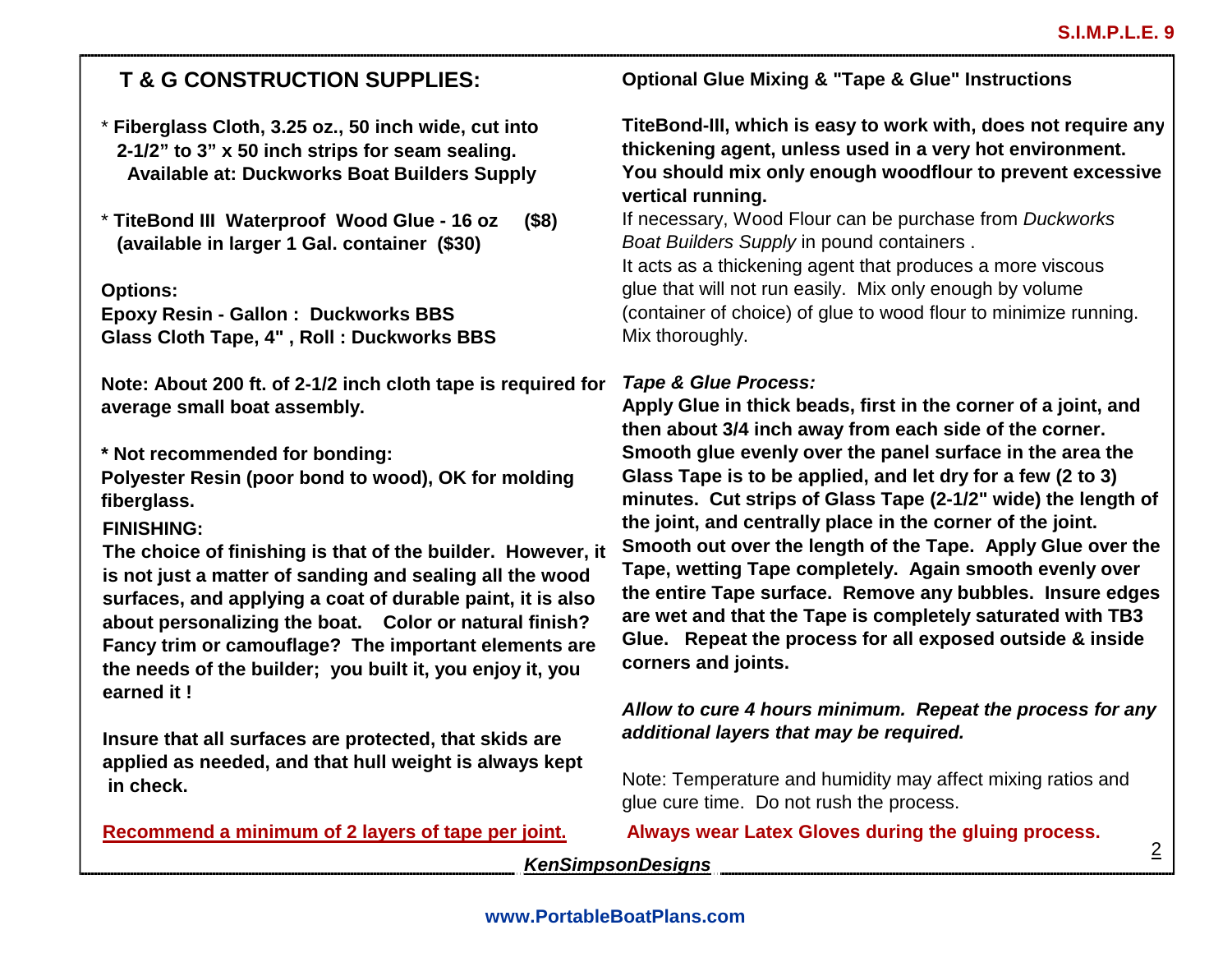## **S.I.M.P.L.E. 9**

### **TAPE and GLUE Process Pictures**





**Typical bead of glue. Smooth with finger to wet surface.Apply at Bottom (as shown), Edge and Side Panel.**



**Close-up of strip. Bubbles need to to be smoothed out.2 layers minimum per seam.**

**KenSimpsonDesigns**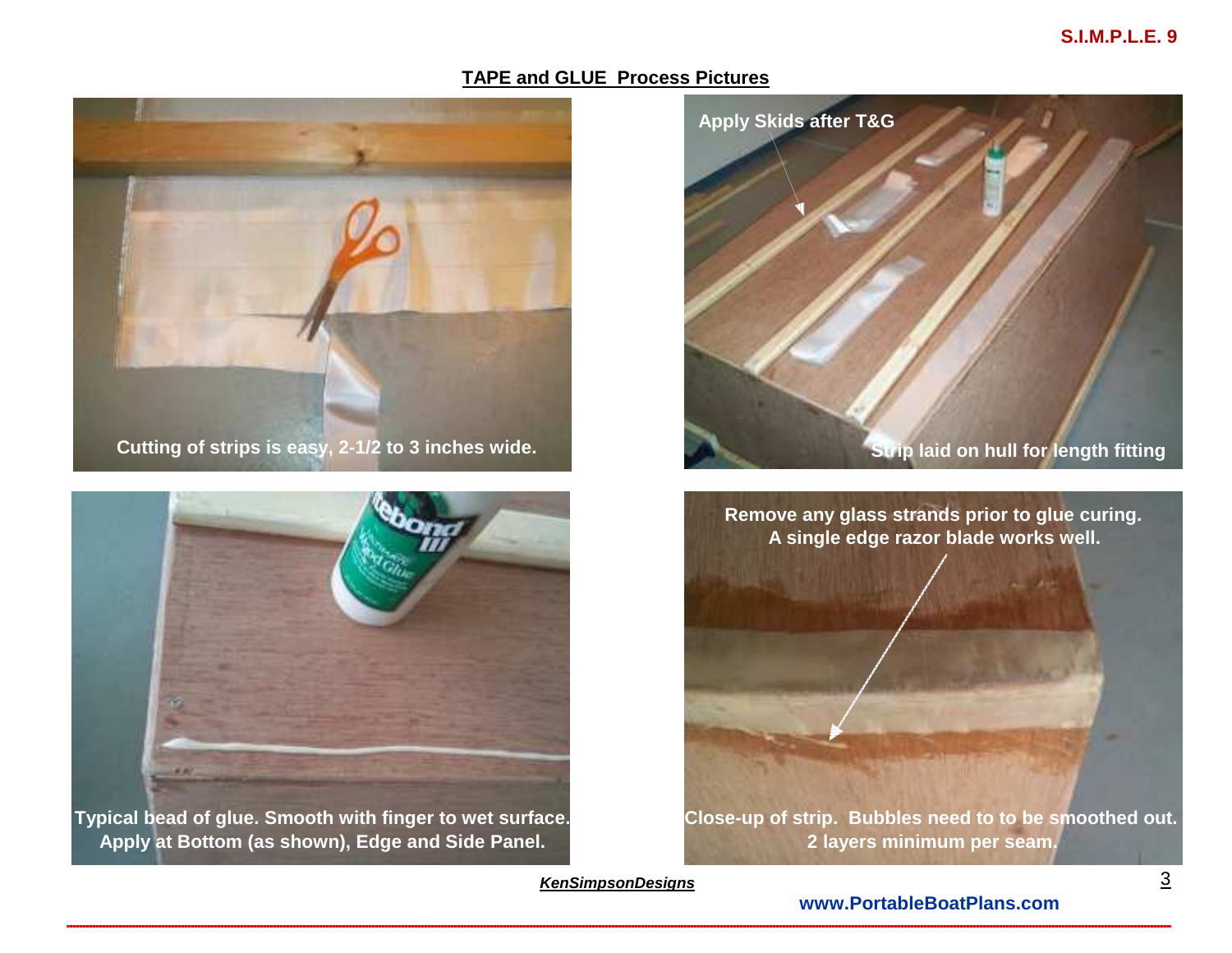### **Suggestion for Drilling Locking Bolt Holes.**



**The location of the Locking Bolt Holes is at the intersection of the horizontal and vertical bulkhead supports (Page 27)** 

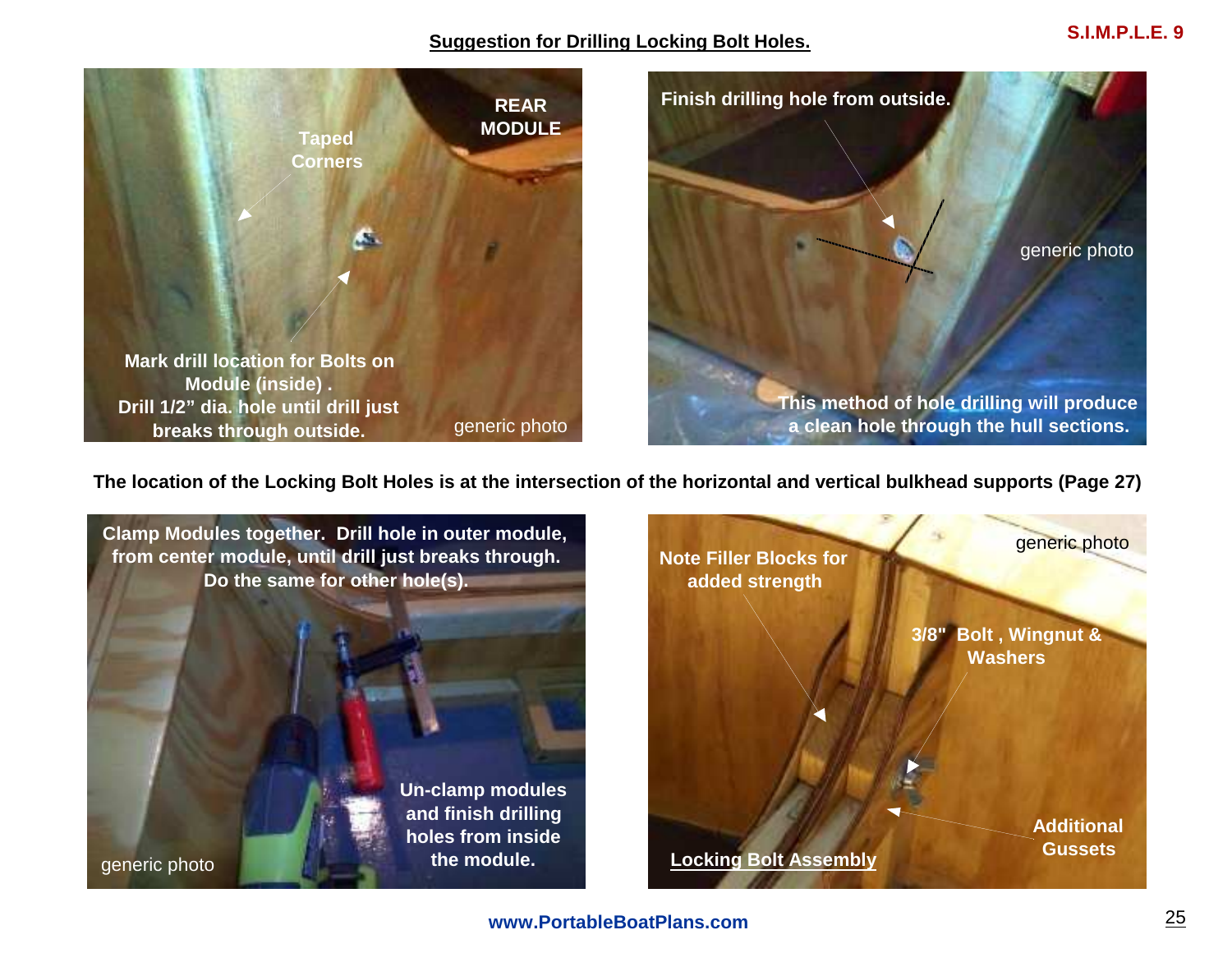## **F I N I S H I N G**



ACE Hardware brand is less expensive, about \$16.

## **SEALING and FINISHING - These are recommendations, you may have other materials or processes you prefer to use.**

Applying **1 x 2 Skids**. Mark their location (12" apart on Center Module, single Skeg on center of Forward & Aft Modules). Apply TB3 glue and screw from the inside. Refer to detail photos for additional information. I try to use a harder grade lumber for the skids, and a softer (easier to bend) grade for any optional rubrails. Do this prior to sealing with Thompsons.

Now it is time to treat the entire hull, inside and outside, with **Thompsons Water Seal**. I spray it on, using a spray bottle purchased at the Dollar Store. It's faster and uses less sealer, and is not messy. This is done to prevent the plywood from absorbing moisture. It is important you follow the **M**anufacturers **I**nstructions for **A**pplication and **D**rying **T**ime. When complete, and after drying, you **must** lightly sand all treated surfaces of the hull. I usually use 150-180 grit for this operation. Sanding helps the adhesion of the surface finish being applied next.

Finally, apply the finish of choice to the hull surfaces. Select a finish that is at least water resistant (non-porous). Also check exterior surfaces after each use for any water penetration, such as surface checking (roughness) or lifting of thefinish. Repair as necessary. Constant maintenance will vastly extend the usefulness, safety, and life of your boat.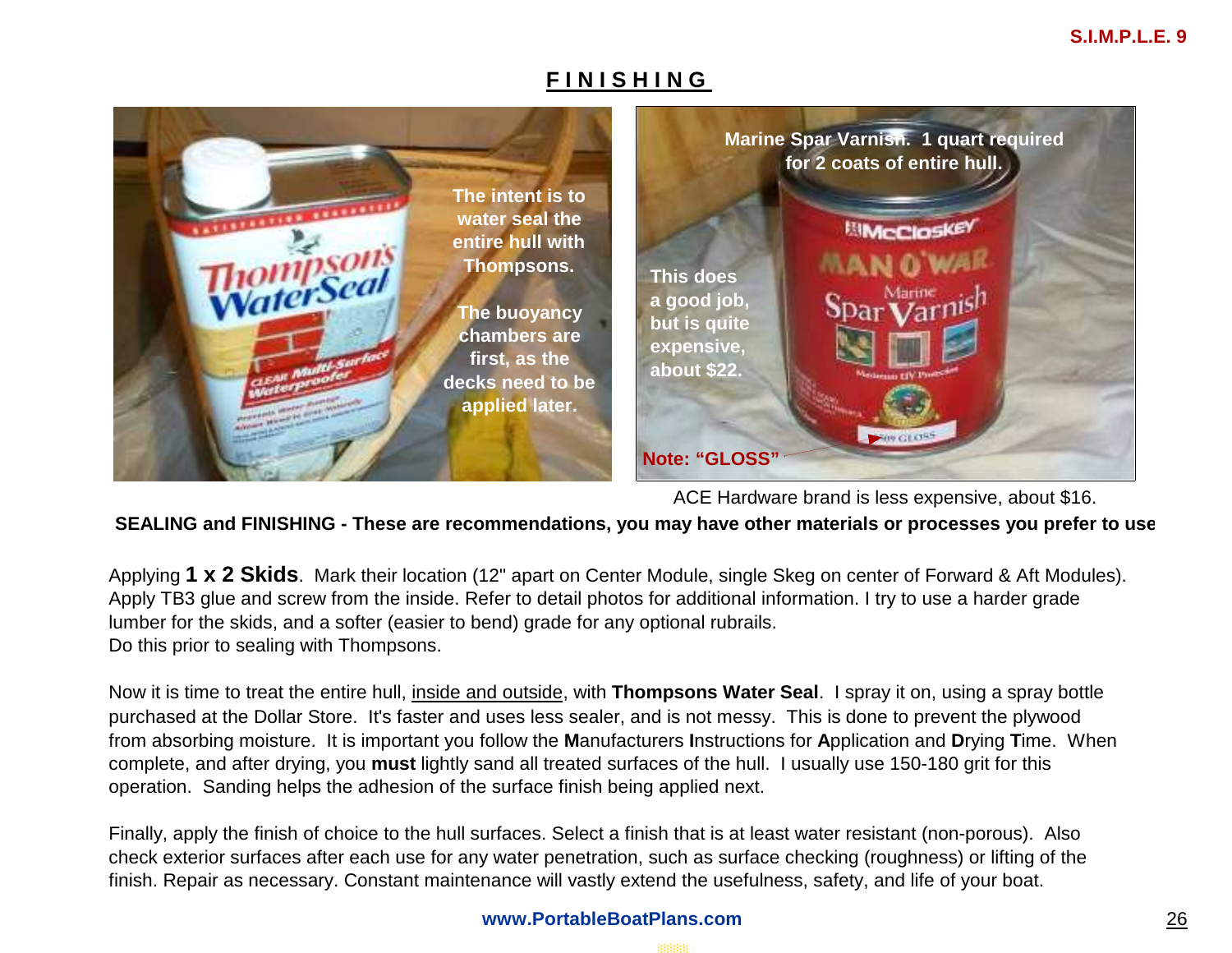

**These photos are of another boat of similar construction, and are for reference only.**





**www.PortableBoatPlans.com**

**Addition of Chine RailFlush to bottom**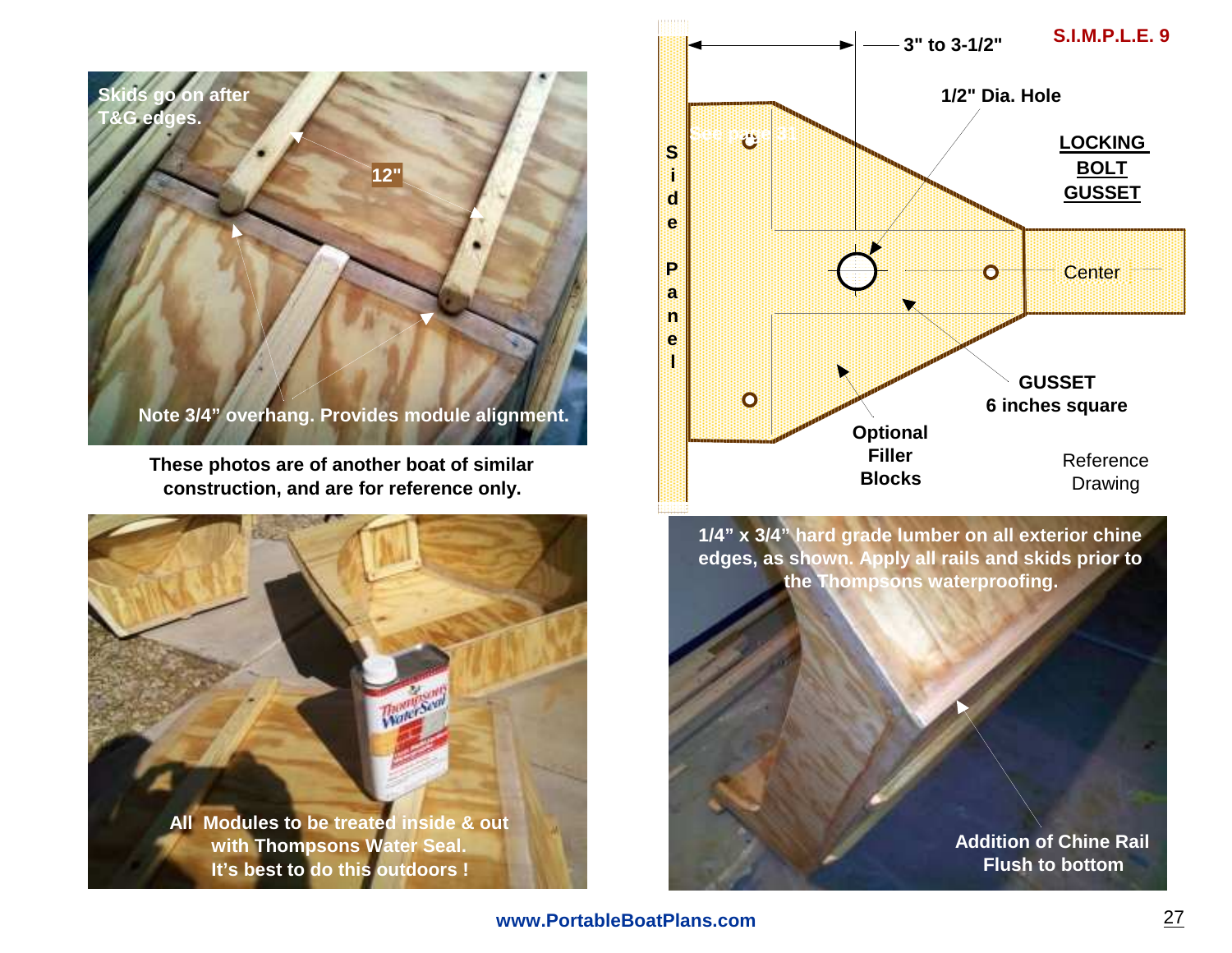## **PADDLE, KAYAK-STYLE** Easy to Make, Inexpensive and Adaptable. Sept. 2010 **Easy to Make, Inexpensive and Adaptable.**

**S.I.M.P.L.E. 9**

**THE DESIGN GOAL FOR THIS PADDLE WAS TO DEVELOP A LOW COST, EASY TO MAKE, ADAPTABLE PADDLE FOR AKAYAK, CANOE OR ANY OTHER SMALL BOAT THATREQUIRES MANUAL PROPULSION.** 

**THE END RESULT IS A DOUBLE-PADDLE THAT COSTS ABOUT \$15 TO MAKE, AND CAN BE LENGTHENED, OR SHORTENED, TO SUITE THE APPLICATION. BECAUSE IT IS BUILT IN TWO SECTIONS, IT CAN EVEN BE USED AS A SINGLE PADDLE FOR CANOES OR FOR JUST LEAVING THE DOCK, OR POSITIONING THE BOAT FOR LAUNCH.**

**THE DESIGN IS NOT INTENDED FOR ROUGH WATER USE, SUCH AS RIVER RAFTING, BUT IT CAN BE RUGGEDIZED BY ADDING A DOWEL TO THE ENTIRE INSIDE OF THE HANDLES,AND BY INCREASING THE THICKNESS OF THE PADDLES.**





**The following instructions are simple, but will provide sufficient information to produce a successful build.**

**You can make changes to any of the dimensions to suite your particular application. Keep in mind that material strength and waterproofing are the key elements to long term use. Repair any damage that may occur immediately, as water penetration into the plywood will dramatically weaken the paddles over time.**

**The use of marine or water resistant plywood is strongly recommended, as is TiteBond III Waterproof Glue.**

**Good Luck with your project !**

## **A Ken Simpson Design**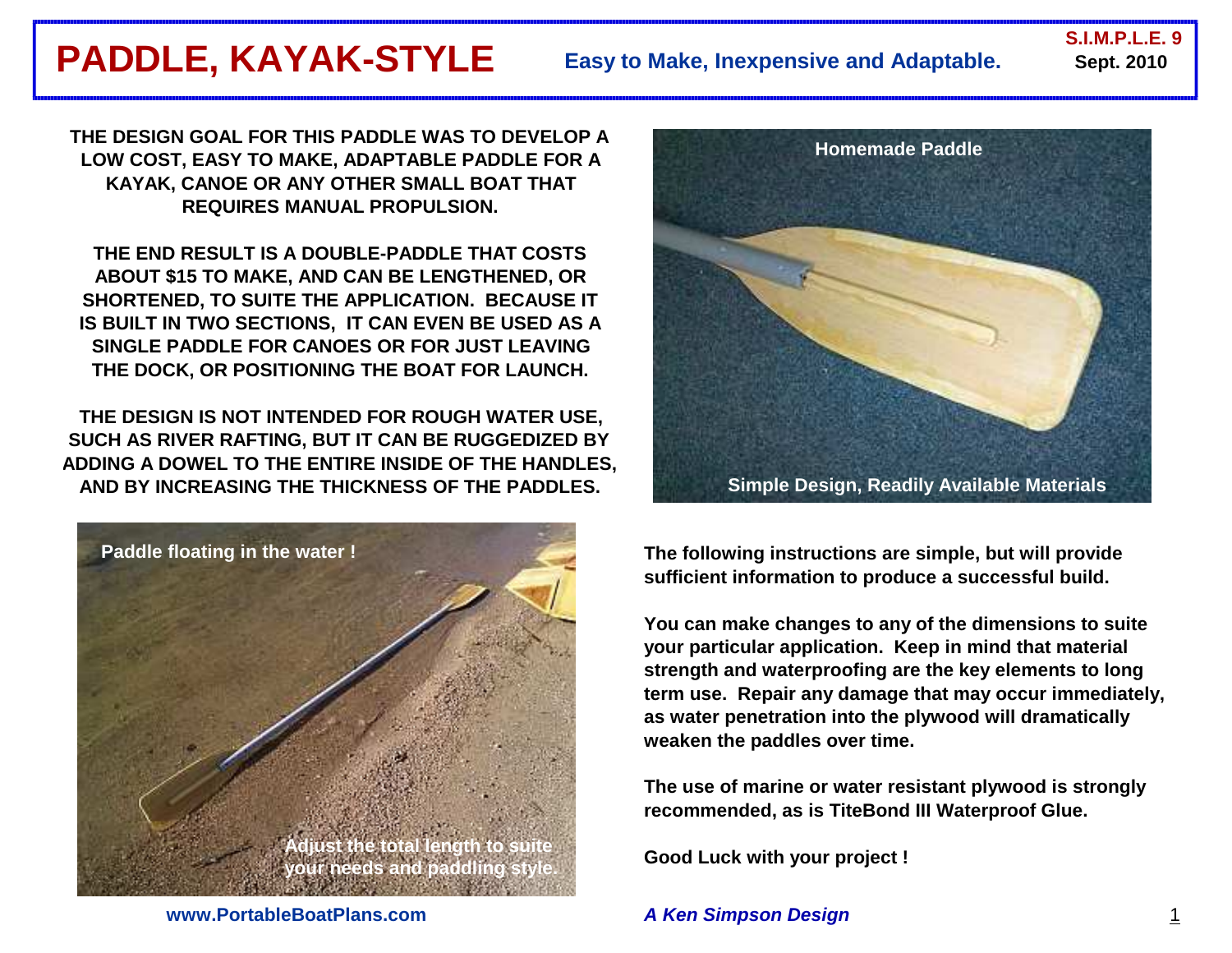## **KAYAK-STYLE HOMEMADE PADDLE**



**PADDLE Dimensions (make 2)**



 **Apply 1-1/2" wide glass cloth tape to outside edges per sketch above. Use the T&G method of application.Download free from www.PortableBoatPlans.com** 

**LIST OF MATERIALS:**

- **1 10' Length of PVC Electrical Pipe, 1-1/4" OD, 1" ID, Underground Rated (\$3)**
- **1 Plywood, 1/4" x 1' x 2' Scrap (\$3)**
- **1 Lumber, 1/4" x 3/4" x 8' Long (\$2)**
- **1 Dowel, 1" Dia. x 2' Long (\$4)**
- **1/4 Yard 3.25 oz. Glass Cloth Scrap (\$6)**



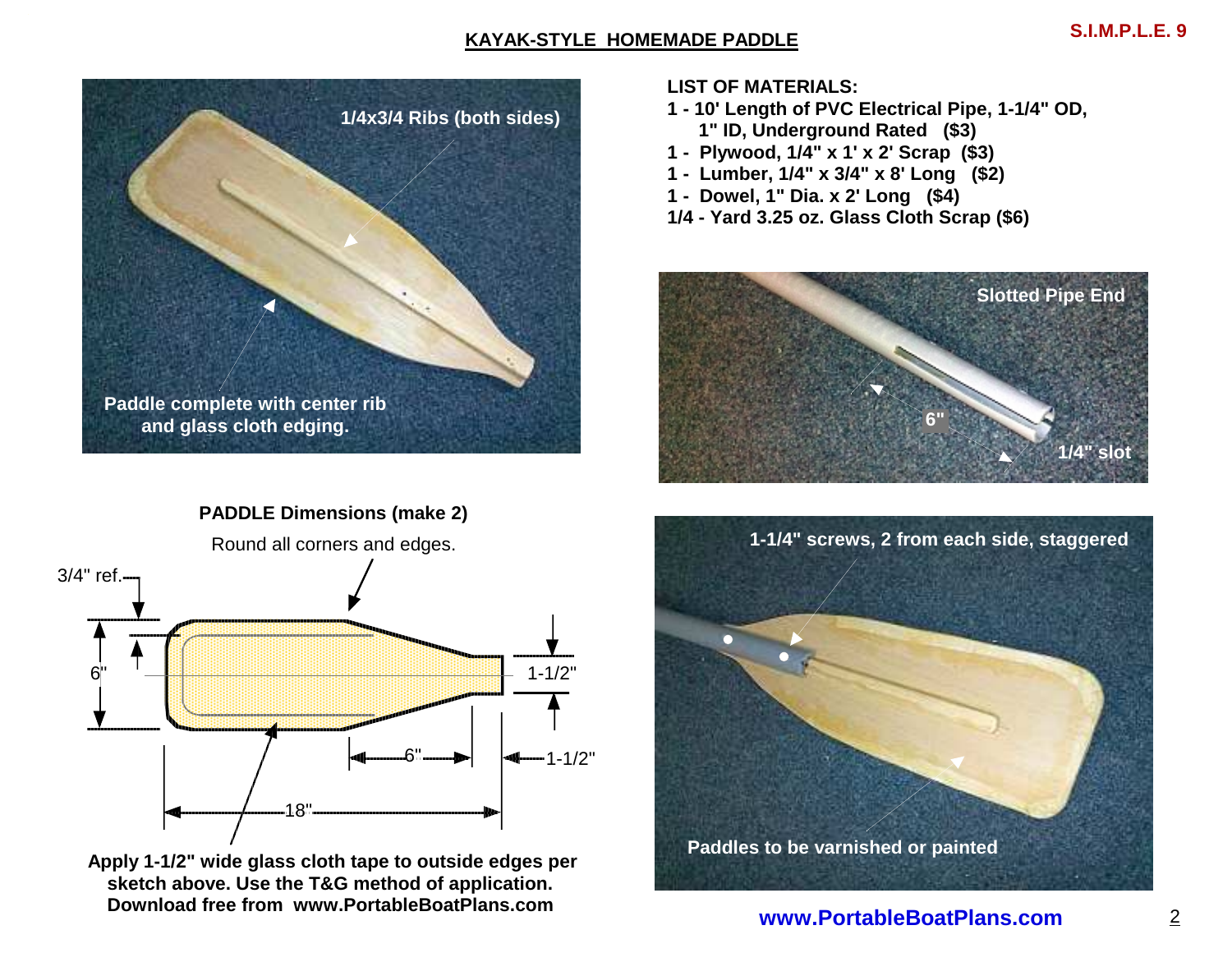# **KAYAK-STYLE HOMEMADE PADDLE S.I.M.P.L.E. 9**



Depending on your specific application, the paddle slots can be cut at an angle to each other, thereby reducing any wrist twisting motion.



**The paddle handle is made from the PVC Pipe. Cut a 6 foot length (your option), and then cut a 1/4" slot, 6" long, on one end. I used a jigsaw with a long balde.**

 **Next, cut a similar slot on the other end, parallel to the first slot on end #1. See sketch lower left & photo previous page.**

**To allow the paddle to be more easily stored, cut the handle 33 inches from one end, at a 45 degree angle.** 

 **This will create 2 lengths, one 39 inches long, the other 33 inches long. The different lengths will end up the same when the connecting dowel is glued in place. The purpose for the 45 degree angle cut is to properly align both paddles during use. Now cut a 1 foot length of dowel and glue it 6 inches into the angled end of the 33 inch long handle. Small screws can be used to hold it in place. See photo at left.**

**It would also be best if the paddles could float if misplaced (dropped overboard). The plastic tubing is heavier than water, but if filled with air they will float. So, cut 1 inch long dowel plugs (3) and glue them in place in the tubes, just aft of the paddles, and aft of the center connecting dowel opening. Use plenty of glue to hold in place. See photo at upper left.**